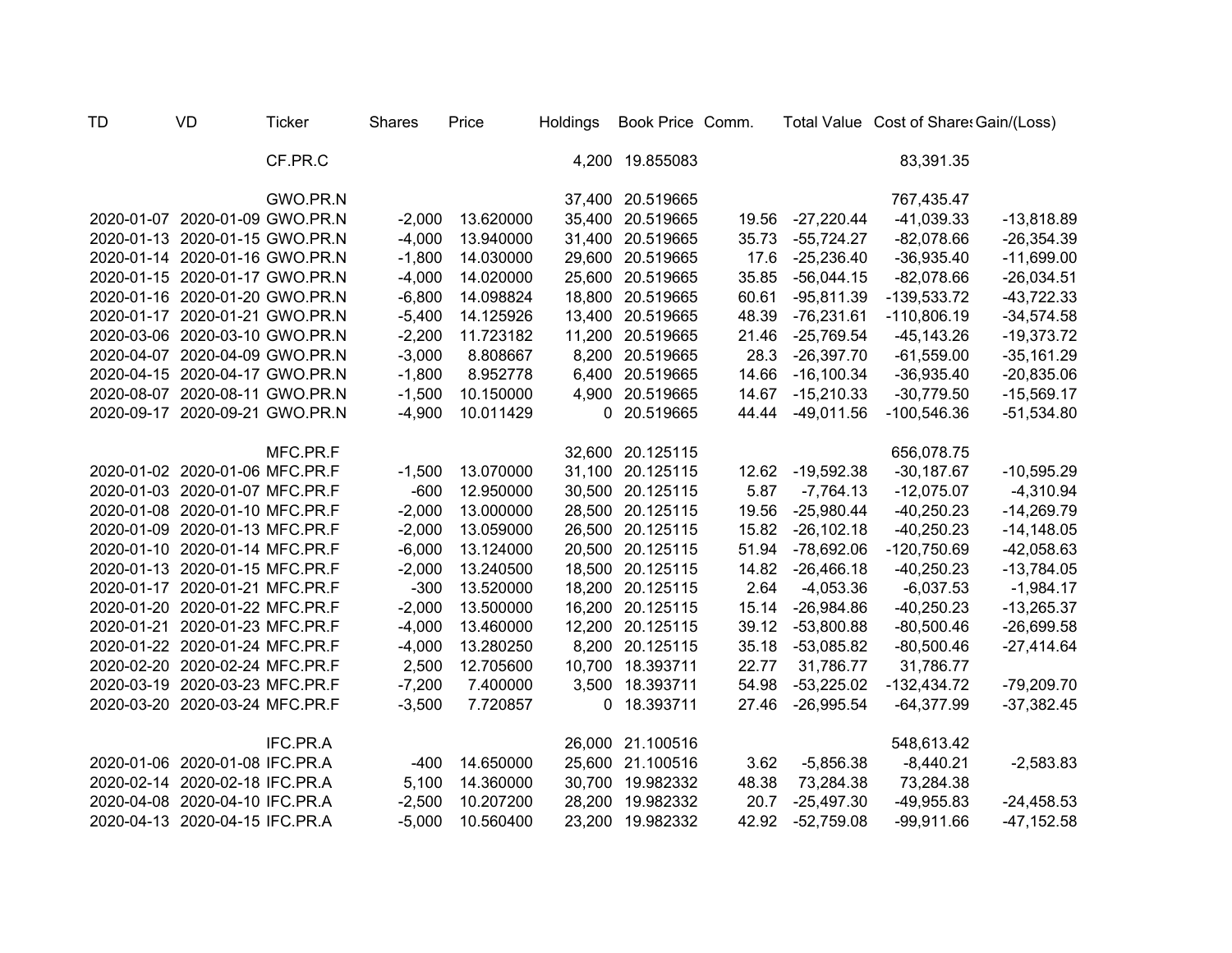| 2020-04-15 2020-04-17 IFC.PR.A | $-2,500$  | 10.440000 | 20,700 19.982332 | 24.45  | $-26,075.55$       | -49,955.83    | $-23,880.28$  |
|--------------------------------|-----------|-----------|------------------|--------|--------------------|---------------|---------------|
| 2020-04-16 2020-04-20 IFC.PR.A | $-2,400$  | 10.400000 | 18,300 19.982332 | 23.47  | $-24,936.53$       | $-47,957.60$  | $-23,021.07$  |
| 2020-05-05 2020-05-07 IFC.PR.A | $-2,200$  | 11.350455 | 16,100 19.982332 | 20.1   | $-24,950.90$       | $-43,961.13$  | $-19,010.23$  |
| 2020-06-18 2020-06-22 IFC.PR.A | $-1,200$  | 11.577500 | 14,900 19.982332 | 9.92   | $-13,883.08$       | $-23,978.80$  | $-10,095.72$  |
| 2020-06-23 2020-06-25 IFC.PR.A | $-2,300$  | 11.500000 | 12,600 19.982332 | 22.49  | $-26,427.51$       | $-45,959.36$  | $-19,531.85$  |
| 2020-08-11 2020-08-13 IFC.PR.A | $-2,100$  | 12.151905 | 10,500 19.982332 | 18.91  | $-25,500.09$       | $-41,962.90$  | $-16,462.81$  |
| 2020-08-20 2020-08-24 IFC.PR.A | 1,800     | 11.994444 | 12,300 18.814567 | 14.69  | 21,604.69          | 21,604.69     |               |
| 2020-08-31 2020-09-02 IFC.PR.A | 2,000     | 12.300000 | 14,300 17.904443 | 14.36  | 24,614.36          | 24,614.36     |               |
| HSE.PR.A                       |           |           | 30,800 17.660907 |        |                    | 543,955.94    |               |
| 2020-01-30 2020-02-03 HSE.PR.A | 2,300     | 11.317391 | 33,100 17.220474 | 11.76  | 26,041.76          | 26,041.76     |               |
| 2020-02-11 2020-02-13 HSE.PR.A | 4,400     | 11.650000 | 37,500 16.567908 | 38.87  | 51,298.87          | 51,298.87     |               |
| 2020-03-11 2020-03-13 HSE.PR.A | 6,000     | 6.636000  | 43,500 15.199132 | 49.69  | 39,865.69          | 39,865.69     |               |
| 2020-03-18 2020-03-20 HSE.PR.A | 1,100     | 4.409091  | 44,600 14.933243 | 10.37  | 4,860.37           | 4,860.37      |               |
| 2020-04-07 2020-04-09 HSE.PR.A | $-4,500$  | 5.650000  | 40,100 14.933243 | 41.93  | $-25,383.07$       | $-67,199.59$  | $-41,816.52$  |
| 2020-04-08 2020-04-10 HSE.PR.A | $-16,000$ | 5.720063  | 24,100 14.933243 | 150.12 | $-91,370.89$       | -238,931.88   | $-147,561.00$ |
| 2020-04-09 2020-04-13 HSE.PR.A | $-24,100$ | 5.593859  | 0 14.933243      |        | 225.77 -134,586.23 | $-359,891.15$ | $-225,304.92$ |
| INE.PR.A                       |           |           | 7,600 15.663122  |        |                    | 119,039.73    |               |
| 2020-07-31 2020-08-05 INE.PR.A | $-2,600$  | 13.151154 | 5,000 15.663122  | 20.4   | $-34,172.60$       | $-40,724.12$  | $-6,551.52$   |
| AZP.PR.C                       |           |           | 2,700 12.181844  |        |                    | 32,890.98     |               |
| 2020-01-01 2020-01-01 AZP.PR.C | $-2,700$  | 12.181844 | 0 12.181844      | 0      | $-32,890.98$       | $-32,890.98$  |               |
| 2020-01-01 2020-01-01 AZP.PR.B | 2,700     | 12.181844 | 2,700 12.181844  | 0.00   | 32,890.98          | 32,890.98     |               |
| TRP.PR.B                       |           |           | 100 14.439900    |        |                    | 1,443.99      |               |
| ECN.PR.C                       |           |           | 4,100 23.091100  |        |                    | 94,673.51     |               |
| IFC.PR.G                       |           |           | 6,700 18.670228  |        |                    | 125,090.53    |               |
| 2020-01-03 2020-01-07 IFC.PR.G | $-200$    | 18.980000 | 6,500 18.670228  | 1.44   | $-3,794.56$        | $-3,734.05$   | 60.51         |
| 2020-01-06 2020-01-08 IFC.PR.G | $-400$    | 18.910000 | 6,100 18.670228  | 3.91   | $-7,560.09$        | $-7,468.09$   | 92.00         |
| 2020-01-10 2020-01-14 IFC.PR.G | 5,300     | 19.003774 | 11,400 18.829844 | 51.83  | 100,771.83         | 100,771.83    |               |
| 2020-02-11 2020-02-13 IFC.PR.G | 900       | 19.020000 | 12,300 18.844281 | 6.43   | 17,124.43          | 17,124.43     |               |
| 2020-04-13 2020-04-15 IFC.PR.G | 1,800     | 14.580000 | 14,100 18.301153 | 17.6   | 26,261.60          | 26,261.60     |               |
| 2020-05-05 2020-05-07 IFC.PR.G | 1,100     | 15.749091 | 15,200 18.117098 | 9.64   | 17,333.64          | 17,333.64     |               |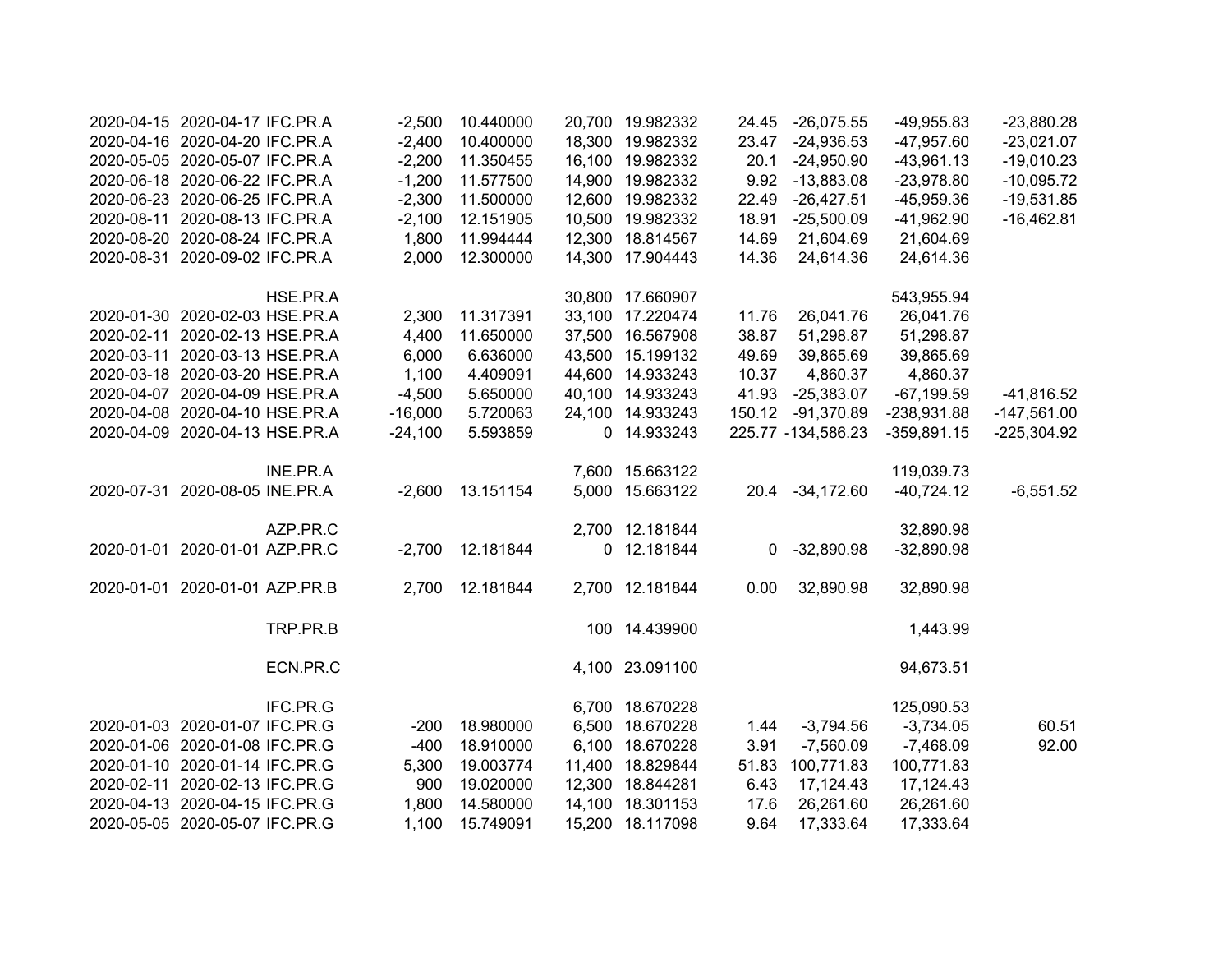|              | 25,215.65    | 25,215.65    | 15.65 | 16,800 17.892592 | 15.750000 | 1,600    | 2020-05-07 2020-05-11 IFC.PR.G |  |
|--------------|--------------|--------------|-------|------------------|-----------|----------|--------------------------------|--|
|              | 27,899.60    | 27,899.60    | 17.6  | 18,600 17.661029 | 15.490000 | 1,800    | 2020-06-24 2020-06-26 IFC.PR.G |  |
|              | 6,106.51     | 6,106.51     | 3.51  | 19,000 17.610613 | 15.257500 | 400      | 2020-06-25 2020-06-29 IFC.PR.G |  |
|              | 21,501.09    | 21,501.09    | 11.09 | 20,400 17.456017 | 15.350000 | 1,400    | 2020-06-26 2020-06-30 IFC.PR.G |  |
|              | 393,058.91   |              |       | 24,500 16.043221 |           |          | TRP.PR.D                       |  |
| 598.57       | $-16,043.22$ | $-16,641.79$ | 8.21  | 23,500 16.043221 | 16.650000 | $-1,000$ | 2020-01-06 2020-01-08 TRP.PR.D |  |
|              | 26,734.45    | 26,734.45    | 14.45 | 25,100 16.085663 | 16.700000 | 1,600    | 2020-01-29 2020-01-31 TRP.PR.D |  |
| 792.09       | $-25,737.06$ | $-26,529.15$ | 14.85 | 23,500 16.085663 | 16.590000 | $-1,600$ | 2020-02-03 2020-02-05 TRP.PR.D |  |
| $-14,536.61$ | $-40,214.16$ | $-25,677.55$ | 24.45 | 21,000 16.085663 | 10.280800 | $-2,500$ | 2020-03-17 2020-03-19 TRP.PR.D |  |
| $-13,905.31$ | $-38,605.59$ | $-24,700.28$ | 22.72 | 18,600 16.085663 | 10.301250 | $-2,400$ | 2020-03-23 2020-03-25 TRP.PR.D |  |
|              | 26,814.76    | 26,814.76    | 16.76 | 20,600 15.825636 | 13.399000 | 2,000    | 2020-06-09 2020-06-11 TRP.PR.D |  |
|              | 37,686.38    | 37,686.38    | 27.38 | 23,400 15.542499 | 13.449643 | 2,800    | 2020-07-27 2020-07-29 TRP.PR.D |  |
|              | 80,979.29    | 80,979.29    | 55.29 | 29,300 15.176579 | 13.715932 | 5,900    | 2020-08-25 2020-08-27 TRP.PR.D |  |
|              | 27,429.90    | 27,429.90    | 13.9  | 31,200 15.131528 | 14.429474 | 1,900    | 2020-09-02 2020-09-04 TRP.PR.D |  |
|              | 26,469.86    | 26,469.86    | 15.86 | 33,100 15.062644 | 13.923158 | 1,900    | 2020-09-25 2020-09-29 TRP.PR.D |  |
| $-817.43$    | $-9,037.59$  | $-8,220.16$  | 5.84  | 32,500 15.062644 | 13.710000 | $-600$   | 2020-10-05 2020-10-07 TRP.PR.D |  |
| $-488.97$    | $-6,025.06$  | $-5,536.09$  | 3.91  | 32,100 15.062644 | 13.850000 | $-400$   | 2020-10-09 2020-10-13 TRP.PR.D |  |
| $-252.49$    | $-3,012.53$  | $-2,760.04$  | 1.96  | 31,900 15.062644 | 13.810000 | $-200$   | 2020-10-13 2020-10-15 TRP.PR.D |  |
| $-5,147.22$  | $-57,238.05$ | $-52,090.83$ | 35.17 | 28,100 15.062644 | 13.717368 | $-3,800$ | 2020-10-14 2020-10-16 TRP.PR.D |  |
| $-2,689.67$  | $-28,619.02$ | $-25,929.35$ | 16.65 | 26,200 15.062644 | 13.655789 | $-1,900$ | 2020-10-15 2020-10-19 TRP.PR.D |  |
|              | 272,364.32   |              |       | 14,500 18.783746 |           |          | IAF.PR.G                       |  |
| 856.54       | $-24,418.87$ | $-25,275.41$ | 9.59  | 13,200 18.783746 | 19.450000 | $-1,300$ | 2020-01-02 2020-01-06 IAF.PR.G |  |
|              | 50,198.67    | 50,198.67    | 18.67 | 15,800 18.869881 | 19.300000 | 2,600    | 2020-01-14 2020-01-16 IAF.PR.G |  |
|              | 31,455.61    | 31,455.61    | 15.61 | 17,400 18.942513 | 19.650000 | 1,600    | 2020-01-17 2020-01-21 IAF.PR.G |  |
|              | 13,551.18    | 13,551.18    | 6.18  | 18,100 18.958614 | 19.350000 | 700      | 2020-01-24 2020-01-28 IAF.PR.G |  |
|              | 72,774.34    | 72,774.34    | 32.34 | 21,900 18.992021 | 19.142632 | 3,800    | 2020-01-28 2020-01-30 IAF.PR.G |  |
|              | 15,381.74    | 15,381.74    | 5.74  | 22,700 19.000308 | 19.220000 | 800      | 2020-01-29 2020-01-31 IAF.PR.G |  |
|              | 28,659.77    | 28,659.77    | 9.77  | 24,200 19.006891 | 19.100000 | 1,500    | 2020-01-31 2020-02-04 IAF.PR.G |  |
|              | 30,771.97    | 30,771.97    | 13.97 | 25,800 19.020881 | 19.223750 | 1,600    | 2020-02-07 2020-02-11 IAF.PR.G |  |
|              | 32,650.84    | 32,650.84    | 14.84 | 27,500 19.032348 | 19.197647 | 1,700    | 2020-02-10 2020-02-12 IAF.PR.G |  |
|              | 7,723.91     | 7,723.91     | 3.91  | 27,900 19.036325 | 19.300000 | 400      | 2020-02-20 2020-02-24 IAF.PR.G |  |
| $-5,993.77$  | $-30,458.12$ | $-24,464.35$ | 15.65 | 26,300 19.036325 | 15.300000 | $-1,600$ | 2020-05-11 2020-05-13 IAF.PR.G |  |
| $-5,993.77$  | $-30,458.12$ | $-24,464.35$ | 15.65 | 24,700 19.036325 | 15.300000 | $-1,600$ | 2020-05-13 2020-05-15 IAF.PR.G |  |
| $-903.45$    | $-5,710.90$  | $-4,807.45$  | 2.55  | 24,400 19.036325 | 16.033333 | $-300$   | 2020-06-24 2020-06-26 IAF.PR.G |  |
|              |              |              |       |                  |           |          |                                |  |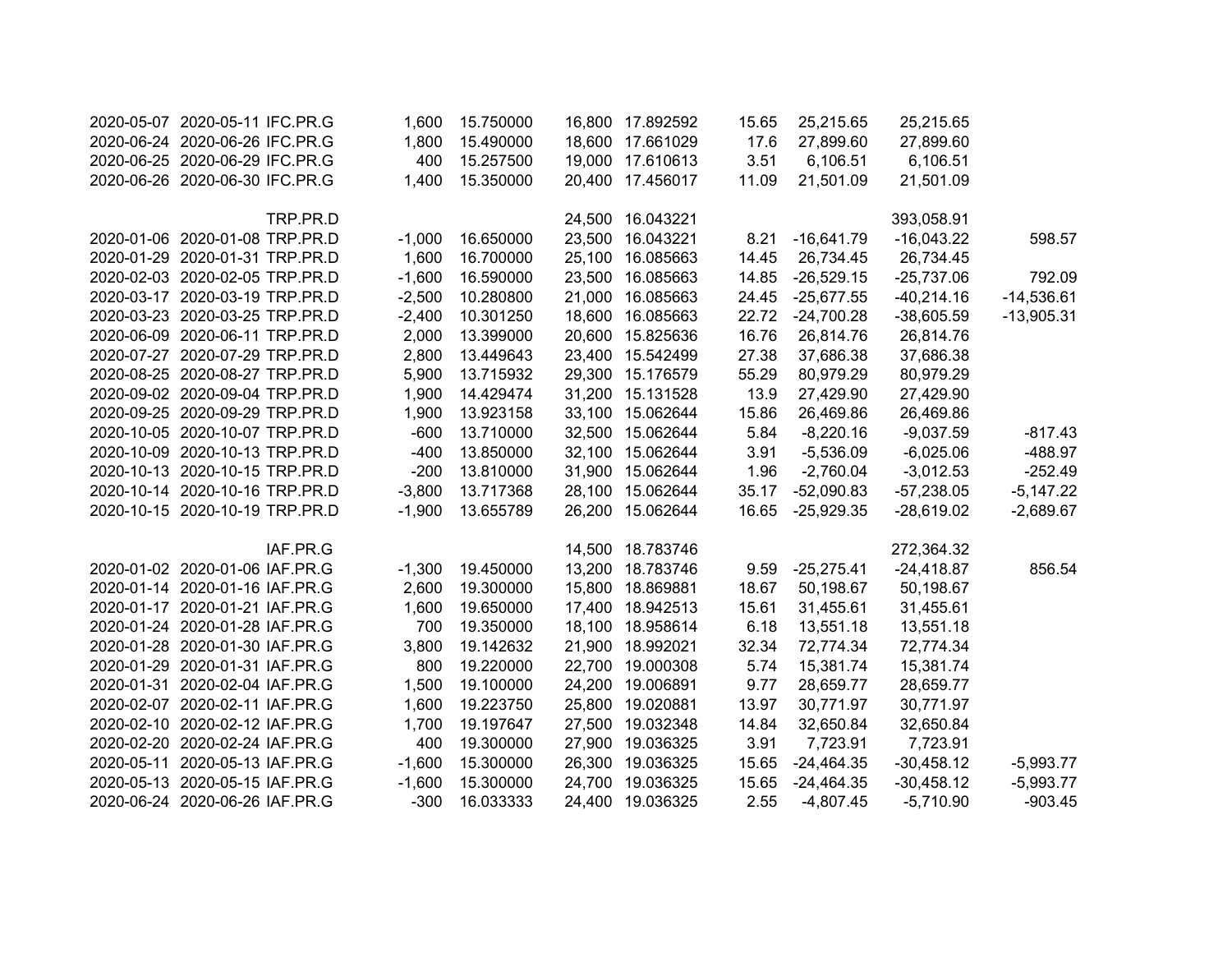|                                | IFC.PR.C |          |           |       | 6,000 17.490150  |       |                   | 104,940.90    |             |
|--------------------------------|----------|----------|-----------|-------|------------------|-------|-------------------|---------------|-------------|
| 2020-01-30 2020-02-03 IFC.PR.C |          | $-1,800$ | 18.261111 |       | 4,200 17.490150  | 8.72  | $-32,861.28$      | $-31,482.27$  | 1,379.01    |
| 2020-01-31 2020-02-04 IFC.PR.C |          | $-4,200$ | 18.197857 |       | 0 17.490150      | 23.71 | $-76,407.29$      | $-73,458.63$  | 2,948.66    |
| 2020-04-08 2020-04-10 IFC.PR.C |          | 1,300    | 12.750000 |       | 1,300 12.759777  | 12.71 | 16,587.71         | 16,587.71     |             |
| 2020-04-13 2020-04-15 IFC.PR.C |          | 300      | 13.400000 |       | 1,600 12.881650  | 2.93  | 4,022.93          | 4,022.93      |             |
| 2020-04-15 2020-04-17 IFC.PR.C |          | 1,200    | 13.355000 |       | 2,800 13.088243  | 10.44 | 16,036.44         | 16,036.44     |             |
| 2020-04-16 2020-04-20 IFC.PR.C |          | 2,000    | 13.235750 |       | 4,800 13.153452  | 17.99 | 26,489.49         | 26,489.49     |             |
| 2020-05-07 2020-05-11 IFC.PR.C |          | $-100$   | 14.980000 |       | 4,700 13.153452  | 1.18  | $-1,496.82$       | $-1,315.35$   | 181.47      |
|                                | HSE.PR.E |          |           |       | 10,300 18.699761 |       |                   | 192,607.54    |             |
| 2020-01-30 2020-02-03 HSE.PR.E |          | $-1,400$ | 18.800000 |       | 8,900 18.699761  | 9.49  | $-26,310.51$      | $-26,179.67$  | 130.84      |
| 2020-02-11 2020-02-13 HSE.PR.E |          | $-2,600$ | 19.005385 |       | 6,300 18.699761  | 24.16 | $-49,389.84$      | -48,619.38    | 770.46      |
| 2020-02-18 2020-02-20 HSE.PR.E |          | 1,400    | 19.029286 |       | 7,700 18.761120  | 11.13 | 26,652.13         | 26,652.13     |             |
| 2020-02-24 2020-02-26 HSE.PR.E |          | $-7,700$ | 18.802597 |       | 0 18.761120      |       | 72.33 -144,707.67 | $-144,460.62$ | 247.04      |
| 2020-04-17 2020-04-21 HSE.PR.E |          | 3,000    | 8.200000  | 3,000 | 8.207180         | 21.54 | 24,621.54         | 24,621.54     |             |
| 2020-05-26 2020-05-28 HSE.PR.E |          | $-1,900$ | 11.210526 | 1,100 | 8.207180         | 17.86 | $-21,282.14$      | $-15,593.64$  | 5,688.50    |
| 2020-06-01 2020-06-03 HSE.PR.E |          | $-1,100$ | 11.016364 | 0     | 8.207180         | 9.03  | $-12,108.97$      | $-9,027.90$   | 3,081.07    |
|                                | TRP.PR.E |          |           |       | 10,100 15.881804 |       |                   | 160,406.22    |             |
| 2020-01-28 2020-01-30 TRP.PR.E |          | 800      | 16.436250 |       | 10,900 15.923190 | 7.55  | 13,156.55         | 13,156.55     |             |
| 2020-02-24 2020-02-26 TRP.PR.E |          | $-4,500$ | 16.537333 |       | 6,400 15.923190  | 42.45 | $-74,375.55$      | $-71,654.36$  | 2,721.19    |
| 2020-04-08 2020-04-10 TRP.PR.E |          | $-900$   | 12.880000 |       | 5,500 15.923190  | 6.46  | $-11,585.54$      | $-14,330.87$  | $-2,745.33$ |
| 2020-04-20 2020-04-22 TRP.PR.E |          | $-2,100$ | 12.657143 |       | 3,400 15.923190  | 17.72 | $-26,562.28$      | $-33,438.70$  | $-6,876.42$ |
| 2020-04-29 2020-05-01 TRP.PR.E |          | $-1,700$ | 13.680588 |       | 1,700 15.923190  | 12.73 | $-23,244.27$      | $-27,069.42$  | $-3,825.15$ |
| 2020-05-01 2020-05-05 TRP.PR.E |          | $-300$   | 13.523333 |       | 1,400 15.923190  | 2.41  | $-4,054.59$       | $-4,776.96$   | $-722.37$   |
| 2020-05-04 2020-05-06 TRP.PR.E |          | $-1,400$ | 13.200714 |       | 0 15.923190      | 10.63 | $-18,470.37$      | $-22,292.47$  | $-3,822.10$ |
| 2020-11-10 2020-11-13 TRP.PR.E |          | 4,600    | 13.496522 |       | 4,600 13.504659  | 37.43 | 62,121.43         | 62,121.43     |             |
|                                |          |          |           |       |                  |       |                   |               | enb.p       |
|                                | BCE.PR.Y |          |           |       | 4,700 15.222982  |       |                   | 71,548.02     |             |
|                                | HSE.PR.G |          |           |       | 8,000 19.502390  |       |                   | 156,019.12    |             |
| 2020-02-18 2020-02-20 HSE.PR.G |          | $-2,800$ | 19.000000 | 5,200 | 19.502390        | 23.58 | $-53,176.42$      | $-54,606.69$  | $-1,430.27$ |
| 2020-02-20 2020-02-24 HSE.PR.G |          | $-1,300$ | 19.023077 | 3,900 | 19.502390        | 10.78 | $-24,719.22$      | $-25,353.11$  | $-633.89$   |
| 2020-02-21 2020-02-25 HSE.PR.G |          | $-3,900$ | 18.952308 |       | 0 19.502390      | 37.14 | -73,876.86        | $-76,059.32$  | $-2,182.46$ |
| 2020-03-20 2020-03-24 HSE.PR.G |          | 1,600    | 7.680000  | 1,600 | 7.688481         | 13.57 | 12,301.57         | 12,301.57     |             |
| 2020-04-07 2020-04-09 HSE.PR.G |          | 2,700    | 9.449630  | 4,300 | 8.799542         | 22.46 | 25,536.46         | 25,536.46     |             |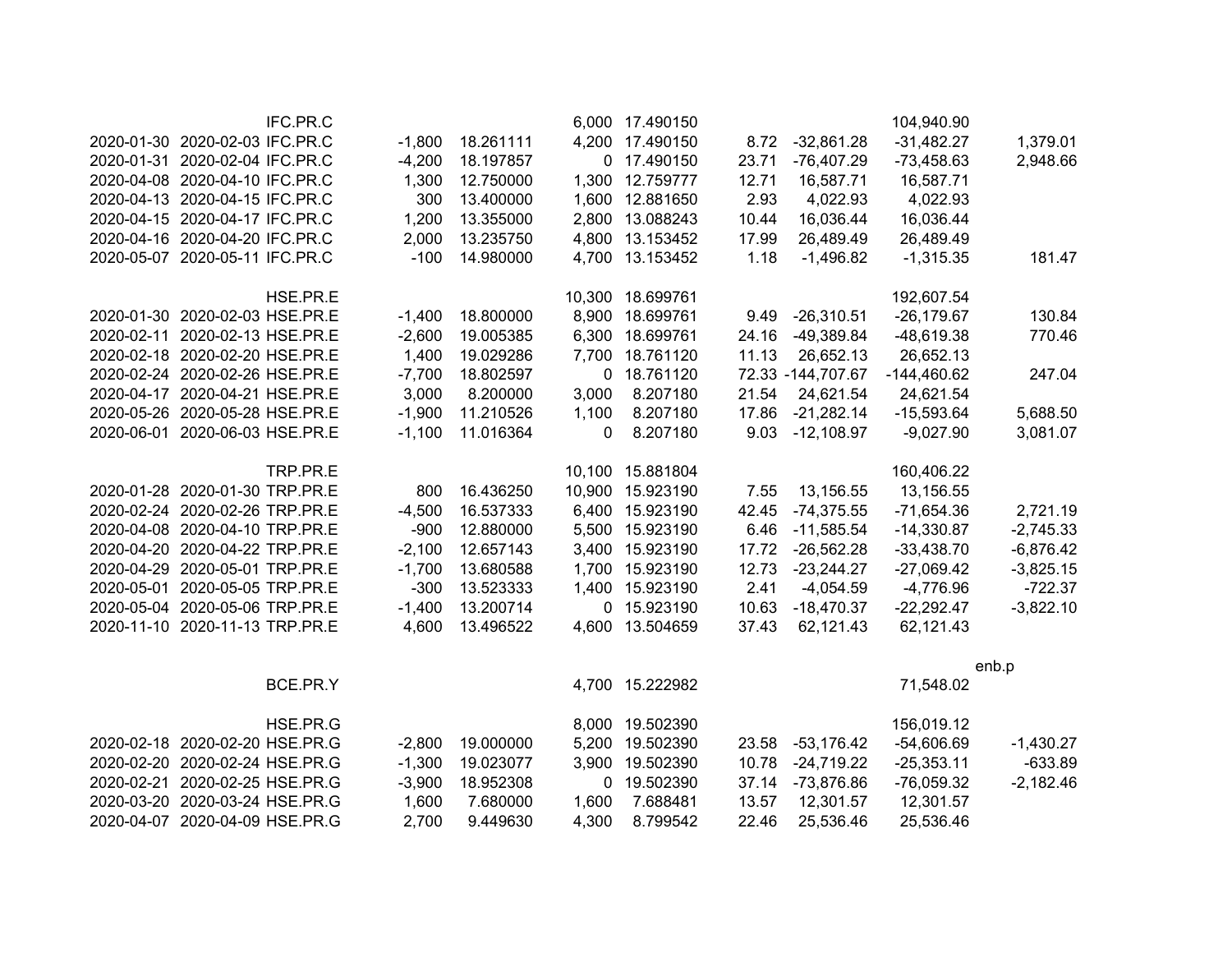| 2020-04-08 2020-04-10 HSE.PR.G | 8,700     | 9.206782  | 13,000 | 9.078398         | 82.14  | 80,181.14        | 80,181.14     |              |
|--------------------------------|-----------|-----------|--------|------------------|--------|------------------|---------------|--------------|
| 2020-04-09 2020-04-13 HSE.PR.G | 16,000    | 8.984500  | 29,000 | 9.030841         | 123.21 | 143,875.21       | 143,875.21    |              |
| 2020-04-14 2020-04-16 HSE.PR.G | 7,400     | 8.488919  | 36,400 | 8.922527         | 67.58  | 62,885.58        | 62,885.58     |              |
| 2020-04-15 2020-04-17 HSE.PR.G | 3,000     | 8.250000  | 39,400 | 8.871866         | 21.54  | 24,771.54        | 24,771.54     |              |
| 2020-06-01 2020-06-03 HSE.PR.G | 2,500     | 10.274400 | 41,900 | 8.956039         | 20.55  | 25,706.55        | 25,706.55     |              |
| SLF.PR.J                       |           |           |        | 21,900 13.402374 |        |                  | 293,511.99    |              |
| 2020-01-13 2020-01-15 SLF.PR.J | 2,000     | 13.350000 |        | 23,900 13.398810 | 19.56  | 26,719.56        | 26,719.56     |              |
| 2020-02-06 2020-02-10 SLF.PR.J | 2,600     | 13.400000 |        | 26,500 13.399749 | 21.79  | 34,861.79        | 34,861.79     |              |
| 2020-02-12 2020-02-14 SLF.PR.J | 1,800     | 13.420556 |        | 28,300 13.401589 | 14.64  | 24,171.64        | 24,171.64     |              |
| 2020-02-13 2020-02-15 SLF.PR.J | 3,800     | 13.400000 |        | 32,100 13.402520 | 35.91  | 50,955.91        | 50,955.91     |              |
| 2020-02-20 2020-02-24 SLF.PR.J | 2,500     | 13.445200 |        | 34,600 13.406244 | 22.16  | 33,635.16        | 33,635.16     |              |
| 2020-02-25 2020-02-27 SLF.PR.J | 1,900     | 12.883684 |        | 36,500 13.379517 | 17.31  | 24,496.31        | 24,496.31     |              |
| 2020-05-26 2020-05-28 SLF.PR.J | $-1,500$  | 8.950000  |        | 35,000 13.379517 | 14.26  | $-13,410.74$     | $-20,069.28$  | $-6,658.54$  |
| 2020-07-08 2020-07-08 SLF.PR.J | $-35,000$ | 13.379517 |        | 0 13.379517      |        | 0 -468,283.10    | -468,283.09   | 0.01         |
| IAF.PR.I                       |           |           |        | 5,000 19.713558  |        |                  | 98,567.79     |              |
| 2020-01-02 2020-01-06 IAF.PR.I | $-1,300$  | 19.870000 |        | 3,700 19.713558  | 9.67   | $-25,821.33$     | $-25,627.63$  | 193.70       |
| 2020-01-06 2020-01-08 IAF.PR.I | $-1,300$  | 19.870000 |        | 2,400 19.713558  | 11.52  | $-25,819.48$     | $-25,627.63$  | 191.85       |
| 2020-01-13 2020-01-15 IAF.PR.I | $-2,400$  | 20.212917 |        | 0 19.713558      | 21.13  | -48,489.87       | $-47,312.54$  | 1,177.33     |
| 2020-05-15 2020-05-17 IAF.PR.I | 700       | 15.720000 |        | 700 15.729786    | 6.85   | 11,010.85        | 11,010.85     |              |
| 2020-06-03 2020-06-05 IAF.PR.I | $-700$    | 16.610000 |        | 0 15.729786      | 5.03   | $-11,621.97$     | $-11,010.85$  | 611.12       |
| 2020-10-13 2020-10-15 IAF.PR.I | 1,600     | 19.990000 |        | 1,600 19.998838  | 14.14  | 31,998.14        | 31,998.14     |              |
| 2020-12-02 2020-12-04 IAF.PR.I | 2,200     | 20.316818 |        | 3,800 20.188024  | 19.35  | 44,716.35        | 44,716.35     |              |
| 2020-12-03 2020-12-07 IAF.PR.I | 2,400     | 20.510000 |        | 6,200 20.316264  | 22.35  | 49,246.35        | 49,246.35     |              |
| CM.PR.S                        |           |           |        | 24,100 18.150451 |        |                  | 437,425.87    |              |
| 2020-01-10 2020-01-14 CM.PR.S  | 8,300     | 18.482651 |        | 32,400 18.238048 |        | 80.88 153,486.88 | 153,486.88    |              |
| 2020-03-13 2020-03-17 CM.PR.S  | $-3,700$  | 13.282703 |        | 28,700 18.238048 | 32.52  | $-49,113.48$     | $-67,480.78$  | $-18,367.30$ |
| 2020-03-17 2020-03-19 CM.PR.S  | $-6,300$  | 12.121111 |        | 22,400 18.238048 | 56.12  | $-76,306.88$     | $-114,899.70$ | $-38,592.82$ |
| 2020-03-18 2020-03-20 CM.PR.S  | $-6,200$  | 11.500726 |        | 16,200 18.238048 | 55.17  | $-71,249.33$     | $-113,075.90$ | $-41,826.57$ |
| 2020-03-19 2020-03-23 CM.PR.S  | $-4,400$  | 11.772500 |        | 11,800 18.238048 | 39.99  | $-51,759.01$     | $-80,247.41$  | $-28,488.40$ |
| 2020-03-20 2020-03-24 CM.PR.S  | $-4,000$  | 12.308500 |        | 7,800 18.238048  | 36.35  | -49,197.65       | $-72,952.19$  | $-23,754.54$ |
| 2020-03-23 2020-03-25 CM.PR.S  | $-5,200$  | 11.472115 |        | 2,600 18.238048  | 45.58  | -59,609.42       | $-94,837.85$  | $-35,228.43$ |
| 2020-03-24 2020-03-26 CM.PR.S  | $-2,600$  | 11.566154 |        | 0 18.238048      | 25.43  | $-30,046.57$     | $-47,418.92$  | $-17,372.35$ |
| EMA.PR.C                       |           |           |        | 17,200 17.989585 |        |                  | 309,420.86    |              |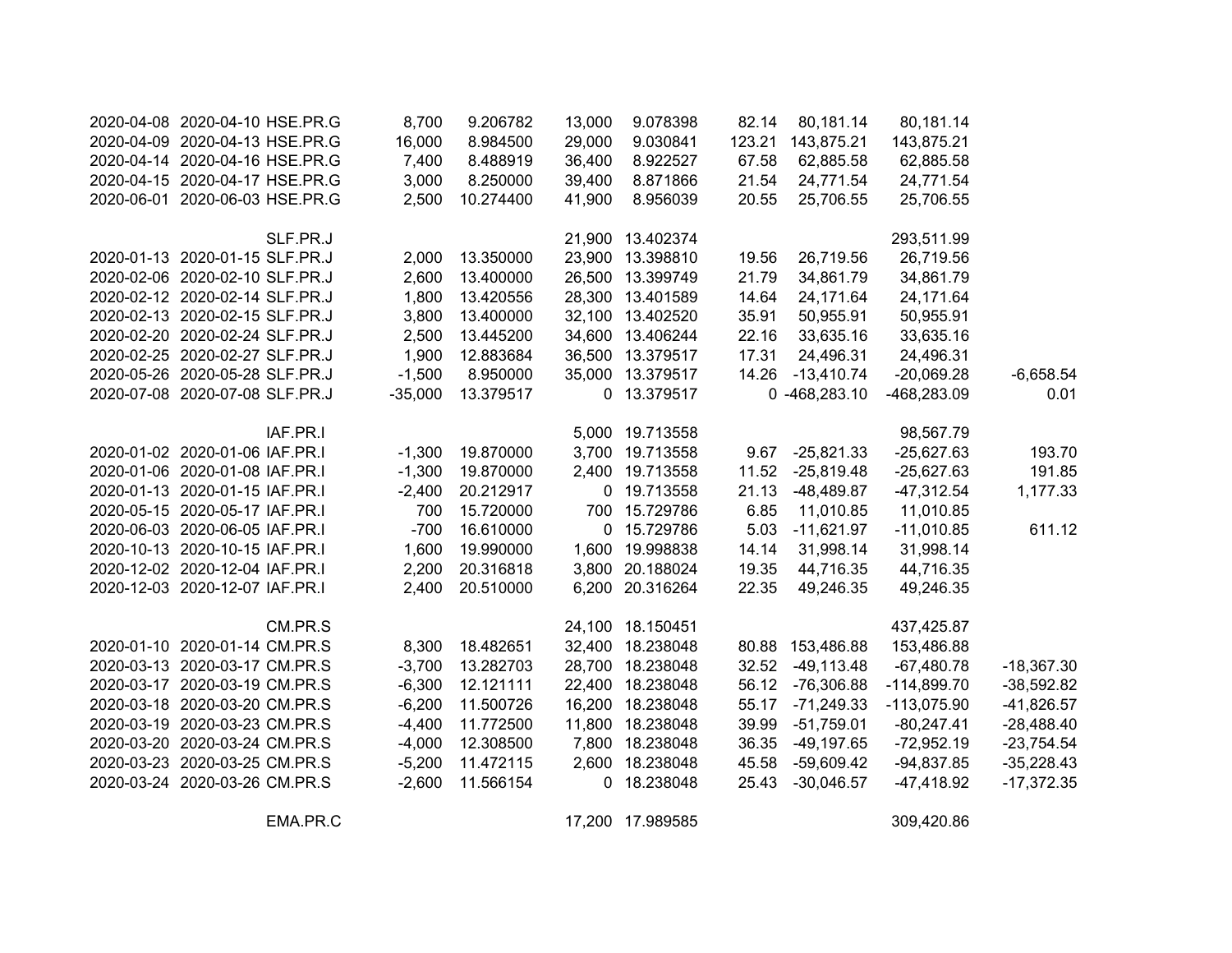| 2020-01-02 2020-01-06 EMA.PR.C | $-100$   | 18.470000 | 17,100 17.989585 | 1.18  | $-1,845.82$       | $-1,798.96$   | 46.86         |
|--------------------------------|----------|-----------|------------------|-------|-------------------|---------------|---------------|
| 2020-01-24 2020-01-28 EMA.PR.C | 5,300    | 18.599057 | 22,400 18.136090 | 51.52 | 98,626.52         | 98,626.52     |               |
| 2020-01-31 2020-02-04 EMA.PR.C | $-5,600$ | 18.367500 | 16,800 18.136090 |       | 34.56 -102,823.44 | $-101,562.11$ | 1,261.33      |
| 2020-02-03 2020-02-05 EMA.PR.C | $-1,200$ | 18.203333 | 15,600 18.136090 | 11.05 | $-21,832.95$      | $-21,763.31$  | 69.64         |
| 2020-02-18 2020-02-20 EMA.PR.C | 2,600    | 18.295000 | 18,200 18.159991 | 21.83 | 47,588.83         | 47,588.83     |               |
| 2020-02-19 2020-02-21 EMA.PR.C | $-1,400$ | 18.500714 | 16,800 18.159991 | 13.69 | $-25,887.31$      | $-25,423.99$  | 463.32        |
| 2020-04-01 2020-04-03 EMA.PR.C | $-1,900$ | 13.520000 | 14,900 18.159991 | 17.63 | $-25,670.37$      | $-34,503.98$  | $-8,833.61$   |
| 2020-04-09 2020-04-13 EMA.PR.C | 1,800    | 14.720000 | 16,700 17.789987 | 12.92 | 26,508.92         | 26,508.92     |               |
| 2020-04-29 2020-05-01 EMA.PR.C | $-1,600$ | 15.890000 | 15,100 17.789987 | 12.93 | $-25,411.07$      | $-28,463.98$  | $-3,052.91$   |
| 2020-05-07 2020-05-11 EMA.PR.C | $-1,600$ | 15.360000 | 13,500 17.789987 | 11.49 | $-24,564.51$      | $-28,463.98$  | $-3,899.47$   |
| 2020-05-13 2020-05-15 EMA.PR.C | $-800$   | 14.700000 | 12,700 17.789987 | 7.09  | $-11,752.91$      | $-14,231.99$  | $-2,479.08$   |
| 2020-05-19 2020-05-21 EMA.PR.C | $-500$   | 15.000000 | 12,200 17.789987 | 4.89  | $-7,495.11$       | $-8,894.99$   | $-1,399.88$   |
| 2020-05-25 2020-05-27 EMA.PR.C | $-3,400$ | 14.811471 | 8,800 17.789987  | 32.49 | $-50,326.51$      | $-60,485.96$  | $-10, 159.45$ |
| 2020-05-26 2020-05-28 EMA.PR.C | $-1,800$ | 14.850000 | 7,000 17.789987  | 17.6  | $-26,712.40$      | $-32,021.98$  | $-5,309.58$   |
| 2020-06-09 2020-06-11 EMA.PR.C | $-3,100$ | 16.202258 | 3,900 17.789987  | 26.35 | $-50,200.65$      | $-55,148.96$  | $-4,948.31$   |
| 2020-06-16 2020-06-18 EMA.PR.C | $-2,000$ | 15.800000 | 1,900 17.789987  | 14.88 | $-31,585.12$      | $-35,579.97$  | $-3,994.85$   |
| 2020-06-19 2020-06-23 EMA.PR.C | $-800$   | 15.500000 | 1,100 17.789987  |       | 7.82 -12,392.18   | $-14,231.99$  | $-1,839.81$   |
| 2020-06-25 2020-06-29 EMA.PR.C | $-1,100$ | 15.750000 | 0 17.789987      | 9.31  | $-17,315.69$      | $-19,568.99$  | $-2,253.30$   |
| CM.PR.R                        |          |           | 9,900 21.160877  |       |                   | 209,492.68    |               |
| 2020-01-09 2020-01-13 CM.PR.R  | $-2,400$ | 21.600833 | 7,500 21.160877  | 17.39 | $-51,824.61$      | $-50,786.10$  | 1,038.50      |
| 2020-01-10 2020-01-14 CM.PR.R  | $-5,100$ | 21.600196 | 2,400 21.160877  |       | 42.19 -110,118.81 | $-107,920.47$ | 2,198.34      |
| 2020-01-14 2020-01-16 CM.PR.R  | $-2,400$ | 21.862500 | 0 21.160877      | 20.12 | $-52,449.88$      | $-50,786.10$  | 1,663.78      |
| 2020-03-13 2020-03-17 CM.PR.R  | 1,700    | 15.045294 | 1,700 15.052782  | 12.73 | 25,589.73         | 25,589.73     |               |
| 2020-03-17 2020-03-19 CM.PR.R  | 5,300    | 13.304151 | 7,000 13.735180  | 44.53 | 70,556.53         | 70,556.53     |               |
| 2020-03-19 2020-03-23 CM.PR.R  | 1,900    | 13.350000 | 8,900 13.654529  | 14.05 | 25,379.05         | 25,379.05     |               |
| 2020-03-20 2020-03-24 CM.PR.R  | 2,000    | 13.539500 | 10,900 13.635236 | 19.76 | 27,098.76         | 27,098.76     |               |
| 2020-03-23 2020-03-25 CM.PR.R  | 5,100    | 12.906078 | 16,000 13.405762 | 47.13 | 65,868.13         | 65,868.13     |               |
| 2020-03-25 2020-03-27 CM.PR.R  | 1,500    | 13.870000 | 17,500 13.446170 | 10.77 | 20,815.77         | 20,815.77     |               |
| 2020-04-03 2020-04-07 CM.PR.R  | $-1,600$ | 15.368750 | 15,900 13.446170 | 14.23 | $-24,575.77$      | $-21,513.87$  | 3,061.90      |
| 2020-04-16 2020-04-20 CM.PR.R  | $-1,500$ | 16.753333 | 14,400 13.446170 | 11.77 | $-25,118.23$      | $-20,169.25$  | 4,948.98      |
| 2020-05-01 2020-05-05 CM.PR.R  | $-1,400$ | 17.395000 | 13,000 13.446170 | 10.93 | $-24,342.07$      | $-18,824.64$  | 5,517.43      |
| 2020-06-04 2020-06-08 CM.PR.R  | $-1,400$ | 18.247143 | 11,600 13.446170 | 12.62 | $-25,533.38$      | $-18,824.64$  | 6,708.74      |
| 2020-07-29 2020-07-31 CM.PR.R  | $-1,200$ | 21.660000 | 10,400 13.446170 | 10.98 | $-25,981.02$      | $-16, 135.40$ | 9,845.62      |
| 2020-08-04 2020-08-06 CM.PR.R  | $-2,600$ | 21.590000 | 7,800 13.446170  | 18.67 | $-56, 115.33$     | $-34,960.04$  | 21,155.29     |
| 2020-08-07 2020-08-11 CM.PR.R  | $-2,600$ | 21.670769 | 5,200 13.446170  | 19.61 | $-56,324.39$      | $-34,960.04$  | 21,364.35     |
| 2020-08-11 2020-08-13 CM.PR.R  | $-1,300$ | 21.740000 | 3,900 13.446170  | 11.67 | $-28,250.33$      | $-17,480.02$  | 10,770.31     |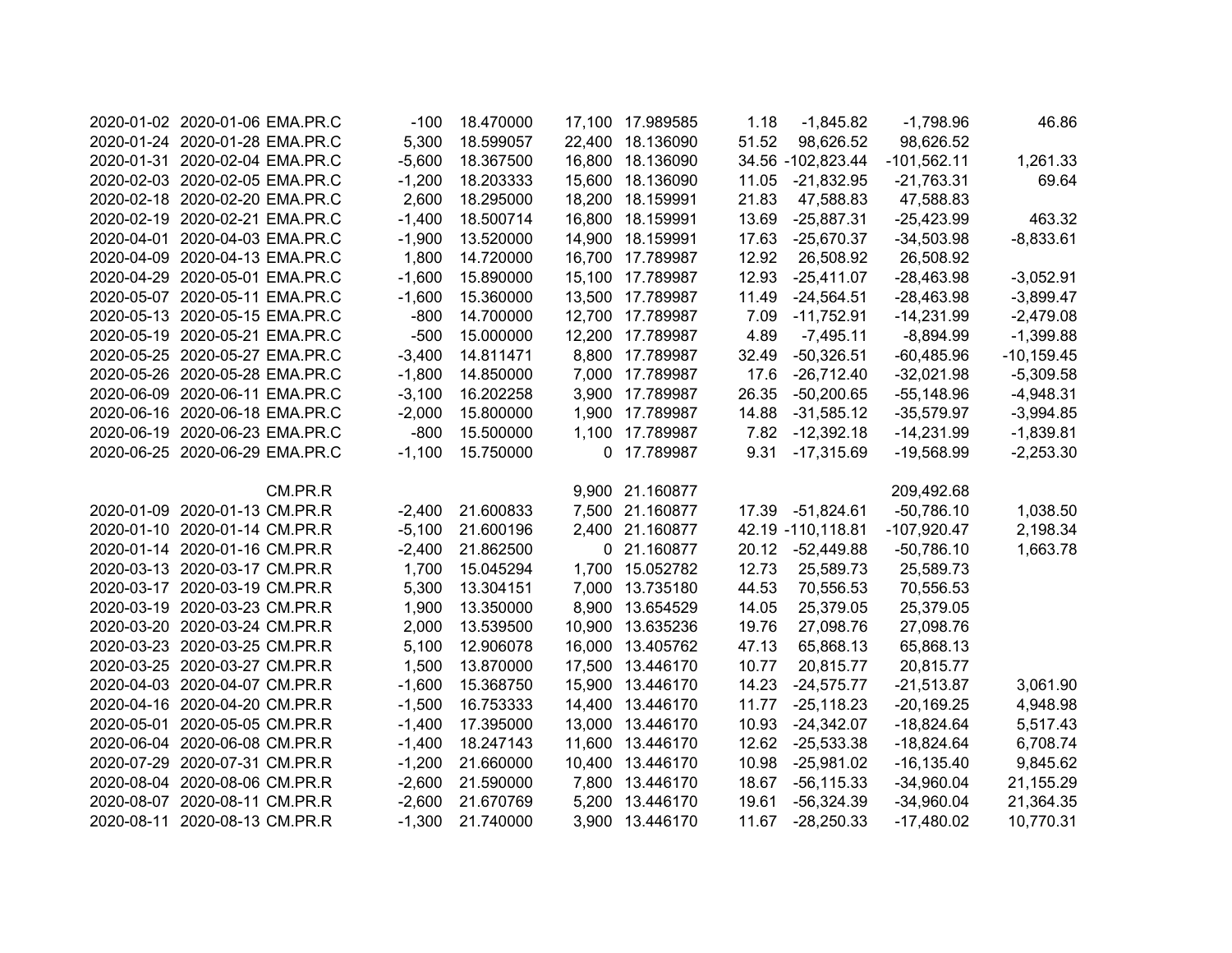| 2020-08-14 2020-08-18 CM.PR.R  | $-3,900$ | 21.857436 | 0 13.446170      |       | 33.43 -85,210.57    | $-52,440.06$   | 32,770.51 |
|--------------------------------|----------|-----------|------------------|-------|---------------------|----------------|-----------|
| ENB.PR.F                       |          |           | 6,000 15.962877  |       |                     | 95,777.26      |           |
| 2020-02-13 2020-02-15 ENB.PR.F | $-6,000$ | 16.543333 | 0 15.962877      | 51.82 | $-99,208.18$        | $-95,777.26$   | 3,430.92  |
| 2020-06-23 2020-06-25 ENB.PR.F | 2,600    | 12.899615 | 2,600 12.907807  | 21.3  | 33,560.30           | 33,560.30      |           |
| 2020-06-25 2020-06-29 ENB.PR.F | 2,000    | 12.714500 | 4,600 12.827602  | 17.67 | 25,446.67           | 25,446.67      |           |
| 2020-08-19 2020-08-21 ENB.PR.F | $-4,600$ | 13.184348 | 0 12.827602      | 43.61 | $-60,604.39$        | $-59,006.97$   | 1,597.42  |
| BCE.PR.B                       |          |           | 1,600 15.276913  |       |                     | 24,443.06      |           |
| TD.PF.K                        |          |           | 14,500 19.379955 |       |                     | 281,009.35     |           |
| 2020-01-03 2020-01-07 TD.PF.K  | 1,300    | 19.800000 | 15,800 19.414991 | 7.51  | 25,747.51           | 25,747.51      |           |
| 2020-01-10 2020-01-14 TD.PF.K  | $-2,600$ | 19.930385 | 13,200 19.414991 | 22.98 | $-51,796.02$        | $-50,478.98$   | 1,317.04  |
| 2020-01-17 2020-01-21 TD.PF.K  | $-1,200$ | 20.100000 | 12,000 19.414991 | 8.61  | $-24, 111.39$       | $-23,297.99$   | 813.40    |
| 2020-01-23 2020-01-27 TD.PF.K  | $-8,300$ | 19.945904 | 3,700 19.414991  |       | 66.45 -165,484.55   | $-161, 144.43$ | 4,340.13  |
| 2020-02-06 2020-02-10 TD.PF.K  | $-1,300$ | 19.820000 | 2,400 19.414991  | 11.16 | $-25,754.84$        | $-25,239.49$   | 515.35    |
| 2020-02-07 2020-02-11 TD.PF.K  | $-2,400$ | 19.850833 | 0 19.414991      | 20.95 | $-47,621.05$        | -46,595.98     | 1,025.07  |
| 2020-02-21 2020-02-25 TD.PF.K  | 1,500    | 19.936667 | 1,500 19.944127  | 11.19 | 29,916.19           | 29,916.19      |           |
| 2020-02-25 2020-02-27 TD.PF.K  | $-1,500$ | 19.671333 | 0 19.944127      | 13.13 | $-29,493.87$        | $-29,916.19$   | $-422.32$ |
| 2020-10-06 2020-10-08 TD.PF.K  | 800      | 20.110000 | 800 20.117175    | 5.74  | 16,093.74           | 16,093.74      |           |
| 2020-10-15 2020-10-19 TD.PF.K  | 1,300    | 19.898462 | 2,100 19.986629  | 10.18 | 25,878.18           | 25,878.18      |           |
| 2020-10-23 2020-10-27 TD.PF.K  | 2,700    | 20.038519 | 4,800 20.021142  | 25.56 | 54,129.56           | 54,129.56      |           |
| 2020-10-27 2020-10-29 TD.PF.K  | 1,300    | 20.046154 | 6,100 20.028172  | 10.37 | 26,070.37           | 26,070.37      |           |
| 2020-11-04 2020-11-06 TD.PF.K  | 2,000    | 20.050000 | 8,100 20.035977  | 19.56 | 40,119.56           | 40,119.56      |           |
| TD.PF.B                        |          |           | 12,400 17.174287 |       |                     | 212,961.16     |           |
| 2020-01-03 2020-01-07 TD.PF.B  | 1,200    | 17.546667 | 13,600 17.207775 | 8.58  | 21,064.58           | 21,064.58      |           |
| 2020-01-09 2020-01-13 TD.PF.B  | $-1,400$ | 17.507143 | 12,200 17.207775 | 12.9  | $-24,497.10$        | $-24,090.88$   | 406.22    |
| 2020-01-17 2020-01-21 TD.PF.B  | $-2,800$ | 17.760000 | 9,400 17.207775  | 27.37 | -49,700.63          | $-48,181.77$   | 1,518.86  |
| 2020-01-21 2020-01-23 TD.PF.B  | $-9,400$ | 17.681277 | 0 17.207775      |       | 88.65 - 166, 115.35 | $-161,753.08$  | 4,362.27  |
| 2020-01-23 2020-01-27 TD.PF.B  | 7,300    | 17.427945 | 7,300 17.437485  |       | 69.64 127,293.64    | 127,293.64     |           |
| 2020-01-28 2020-01-30 TD.PF.B  | $-2,800$ | 17.401786 | 4,500 17.437485  | 22.89 | $-48,702.11$        | -48,824.96     | $-122.85$ |
| 2020-01-28 2020-01-30 TD.PF.B  | 1,400    | 17.450000 | 5,900 17.442466  | 11.87 | 24,441.87           | 24,441.87      |           |
| 2020-01-30 2020-02-03 TD.PF.B  | 800      | 17.316875 | 6,700 17.428242  | 5.17  | 13,858.67           | 13,858.67      |           |
| 2020-01-31 2020-02-04 TD.PF.B  | 8,000    | 17.330250 | 14,700 17.378116 | 47.08 | 138,689.08          | 138,689.08     |           |
| 2020-02-03 2020-02-05 TD.PF.B  | 1,400    | 17.339286 | 16,100 17.375590 | 13.69 | 24,288.69           | 24,288.69      |           |
| 2020-02-07 2020-02-11 TD.PF.B  | $-1,400$ | 17.550000 | 14,700 17.375590 | 12.99 | $-24,557.01$        | $-24,325.83$   | 231.18    |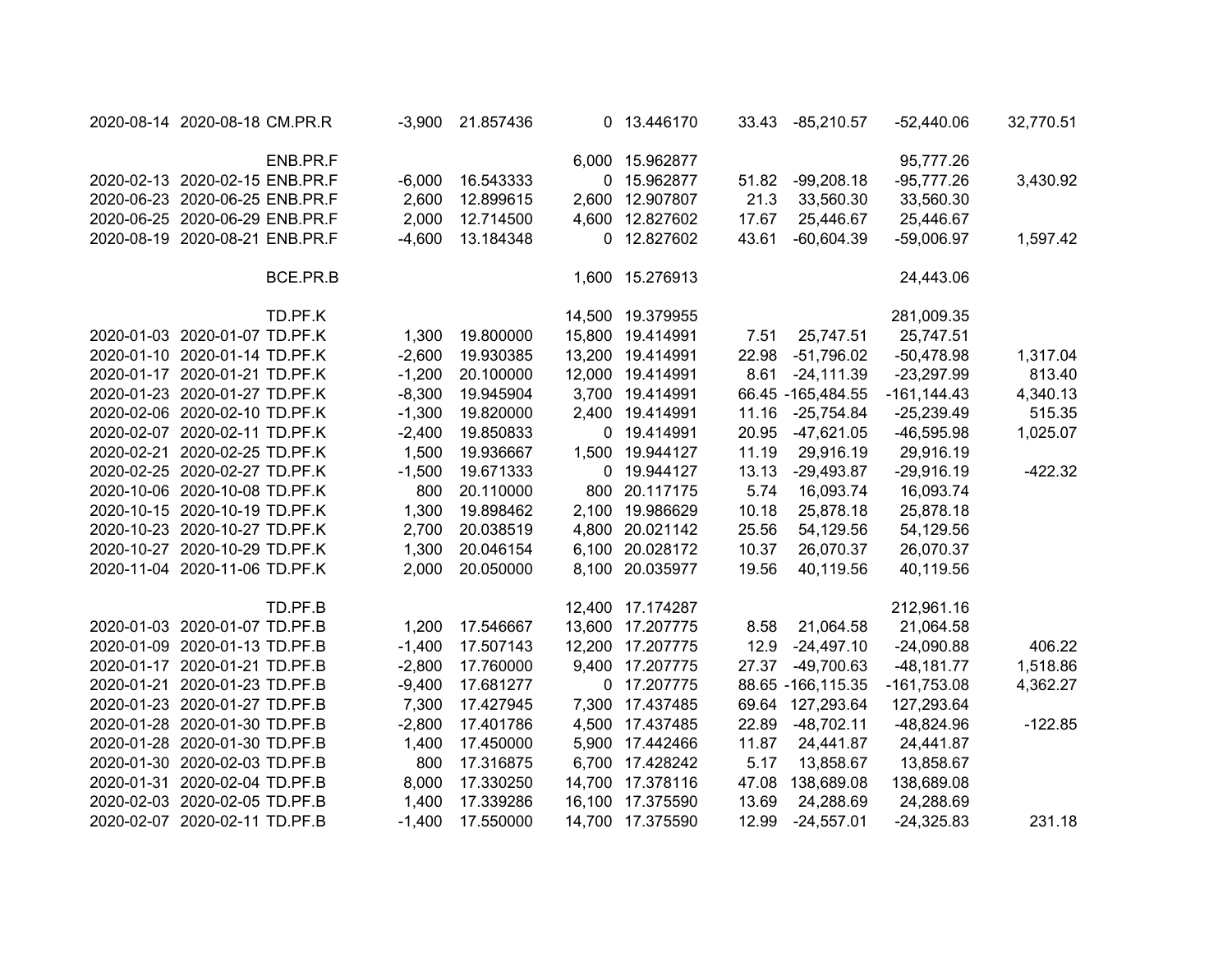| 2020-02-14 2020-02-18 TD.PF.B  |          | $-7,000$  | 17.524143 | 7,700 17.375590  |                | 63.14 -122,605.86  | $-121,629.13$ | 976.73       |
|--------------------------------|----------|-----------|-----------|------------------|----------------|--------------------|---------------|--------------|
| 2020-02-18 2020-02-20 TD.PF.B  |          | $-1,600$  | 17.520000 | 6,100 17.375590  |                | 12.53 -28,019.47   | $-27,800.94$  | 218.53       |
| 2020-02-18 2020-02-20 TD.PF.B  |          | 1,400     | 17.563571 | 7,500 17.412214  | 11.51          | 24,600.51          | 24,600.51     |              |
| 2020-02-19 2020-02-21 TD.PF.B  |          | $-1,400$  | 17.570000 | 6,100 17.412214  | 10.57          | $-24,587.43$       | $-24,377.10$  | 210.33       |
| 2020-03-06 2020-03-10 TD.PF.B  |          | 1,600     | 15.846250 | 7,700 17.088851  | 15.65          | 25,369.65          | 25,369.65     |              |
| 2020-03-31 2020-04-02 TD.PF.B  |          | $-3,900$  | 13.300000 | 3,800 17.088851  | 38.14          | $-51,831.86$       | $-66,646.52$  | $-14,814.66$ |
| 2020-04-07 2020-04-09 TD.PF.B  |          | $-3,800$  | 13.927632 | 0 17.088851      | 35.08          | -52,889.92         | $-64,937.64$  | $-12,047.71$ |
| 2020-10-07 2020-10-09 TD.PF.B  |          | 4,700     | 17.591702 | 4,700 17.601445  | 45.79          | 82,726.79          | 82,726.79     |              |
|                                | RY.PR.Z  |           |           | 38,200 17.310094 |                |                    | 661,245.59    |              |
| 2020-01-24 2020-01-28 RY.PR.Z  |          | $-7,400$  | 17.771892 | 30,800 17.310094 |                | 64.67 -131,447.33  | $-128,094.70$ | 3,352.64     |
| 2020-01-27 2020-01-29 RY.PR.Z  |          | $-4,500$  | 17.650222 | 26,300 17.310094 |                | 33.17 -79,392.83   | $-77,895.42$  | 1,497.41     |
| 2020-01-28 2020-01-30 RY.PR.Z  |          | $-16,500$ | 17.695515 | 9,800 17.310094  |                | 135.43 -291,840.57 | -285,616.55   | 6,224.02     |
| 2020-01-29 2020-01-31 RY.PR.Z  |          | $-6,600$  | 17.700000 | 3,200 17.310094  |                | 57.94 -116,762.06  | $-114,246.62$ | 2,515.44     |
| 2020-01-30 2020-02-03 RY.PR.Z  |          | $-1,400$  | 17.601429 | 1,800 17.310094  |                | 9.12 -24,632.88    | $-24,234.13$  | 398.75       |
| 2020-01-31 2020-02-04 RY.PR.Z  |          | $-1,800$  | 17.470000 | 0 17.310094      | 9.08           | $-31,436.92$       | $-31,158.17$  | 278.75       |
|                                | BMO.PR.E |           |           | 8,400 20.031340  |                |                    | 168,263.26    |              |
| 2020-01-02 2020-01-06 BMO.PR.E |          | 3,600     | 20.050000 | 12,000 20.039543 | 31.26          | 72,211.26          | 72,211.26     |              |
| 2020-01-06 2020-01-08 BMO.PR.E |          | 4,500     | 20.311556 | 16,500 20.116065 | 38.56          | 91,440.56          | 91,440.56     |              |
| 2020-01-09 2020-01-13 BMO.PR.E |          | 1,300     | 20.440000 | 17,800 20.140438 | 12.71          | 26,584.71          | 26,584.71     |              |
| 2020-01-13 2020-01-15 BMO.PR.E |          | 2,500     | 20.594000 | 20,300 20.197233 | 19.05          | 51,504.05          | 51,504.05     |              |
| 2020-01-28 2020-01-30 BMO.PR.E |          | $-1,200$  | 20.720000 | 19,100 20.197233 | 8.62           | $-24,855.38$       | $-24,236.68$  | 618.70       |
| 2020-01-31 2020-02-04 BMO.PR.E |          | $-600$    | 20.303333 | 18,500 20.197233 | $\overline{4}$ | $-12,178.00$       | $-12,118.34$  | 59.66        |
| 2020-02-03 2020-02-05 BMO.PR.E |          | $-2,400$  | 20.229583 | 16,100 20.197233 | 19.21          | $-48,531.79$       | $-48,473.36$  | 58.43        |
| 2020-02-04 2020-02-06 BMO.PR.E |          | $-2,500$  | 20.152400 | 13,600 20.197233 | 22.6           | $-50,358.40$       | $-50,493.08$  | $-134.68$    |
| 2020-02-05 2020-02-07 BMO.PR.E |          | $-1,300$  | 20.155385 | 12,300 20.197233 | 10.29          | $-26,191.71$       | $-26,256.40$  | $-64.69$     |
| 2020-02-06 2020-02-10 BMO.PR.E |          | $-3,600$  | 20.197778 | 8,700 20.197233  | 31.16          | $-72,680.84$       | $-72,710.04$  | $-29.20$     |
| 2020-02-07 2020-02-11 BMO.PR.E |          | $-2,200$  | 20.400455 | 6,500 20.197233  | 20.1           | $-44,860.90$       | $-44,433.91$  | 426.99       |
| 2020-02-10 2020-02-12 BMO.PR.E |          | $-1,400$  | 20.291429 | 5,100 20.197233  | 11.31          | $-28,396.69$       | $-28,276.13$  | 120.56       |
| 2020-02-11 2020-02-13 BMO.PR.E |          | $-1,200$  | 20.200000 | 3,900 20.197233  | 10.53          | $-24,229.47$       | $-24,236.68$  | $-7.21$      |
| 2020-02-12 2020-02-14 BMO.PR.E |          | $-1,300$  | 20.240000 | 2,600 20.197233  | 10.11          | $-26,301.89$       | $-26,256.40$  | 45.49        |
| 2020-02-13 2020-02-17 BMO.PR.E |          | $-2,600$  | 20.290000 | 0 20.197233      | 25.43          | $-52,728.57$       | $-52,512.81$  | 215.76       |
| 2020-10-08 2020-10-12 BMO.PR.E |          | 1,400     | 20.600000 | 1,400 20.609779  | 13.69          | 28,853.69          | 28,853.69     |              |
| 2020-12-03 2020-12-07 BMO.PR.E |          | $-1,400$  | 22.175000 | 0 20.609779      | 11.19          | $-31,033.81$       | $-28,853.69$  | 2,180.12     |

TD.PF.J 5,600 19.772004 110,723.22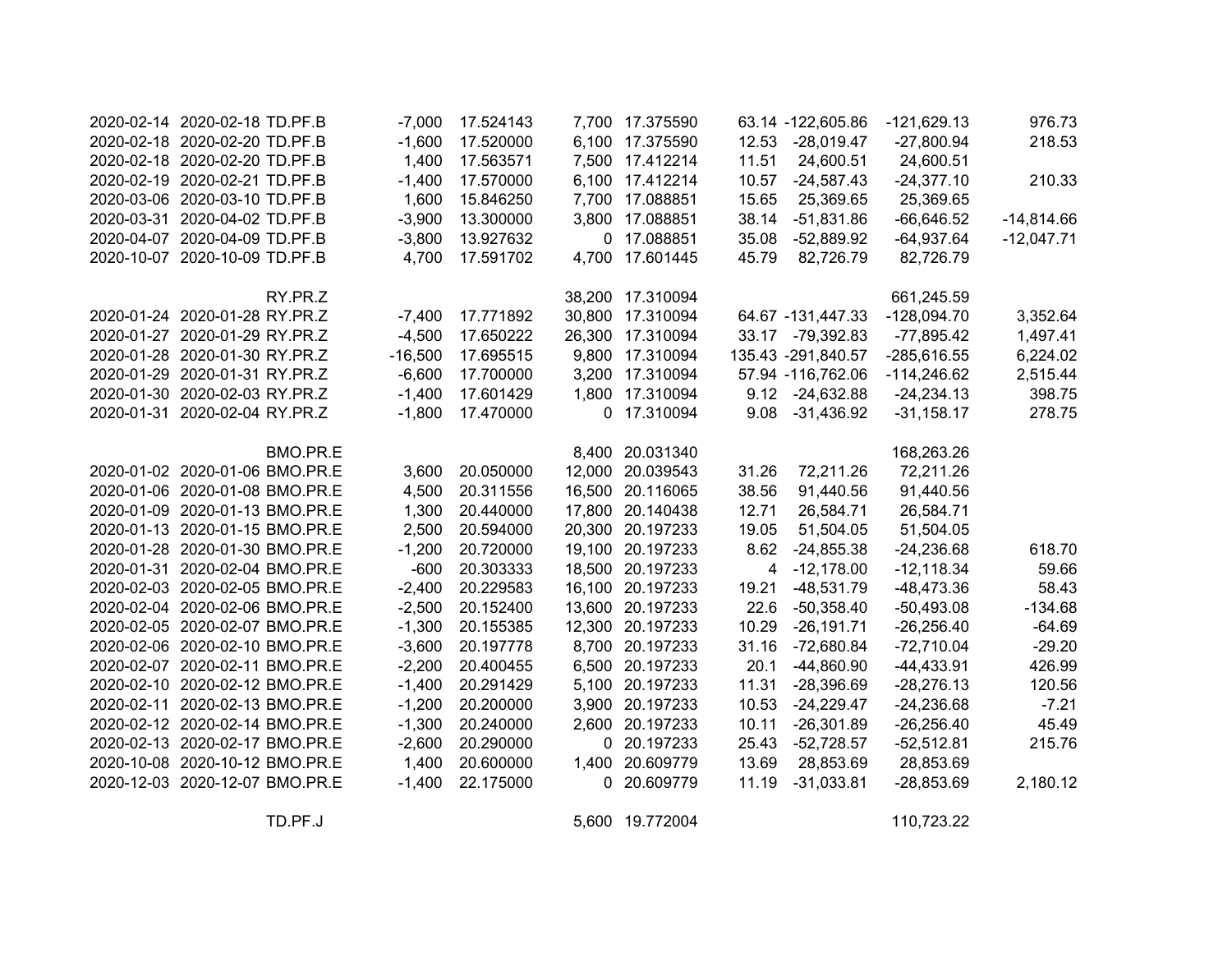| 2020-01-10 2020-01-14 TD.PF.J  | $-1,200$ | 20.310000 |       | 4,400 19.772004  |       | 8.62 -24,363.38  | $-23,726.40$ | 636.98      |
|--------------------------------|----------|-----------|-------|------------------|-------|------------------|--------------|-------------|
| 2020-01-14 2020-01-16 TD.PF.J  | $-1,500$ | 20.216667 |       | 2,900 19.772004  | 13.56 | $-30,311.44$     | $-29,658.01$ | 653.43      |
| 2020-01-15 2020-01-17 TD.PF.J  | $-1,500$ | 20.200000 |       | 1,400 19.772004  | 14.65 | $-30,285.35$     | $-29,658.01$ | 627.34      |
| 2020-01-17 2020-01-21 TD.PF.J  | $-1,400$ | 20.301429 |       | 0 19.772004      | 13.68 | $-28,408.32$     | $-27,680.81$ | 727.51      |
| 2020-11-20 2020-11-24 TD.PF.J  | 1,200    | 20.800000 |       | 1,200 20.809783  | 11.74 | 24,971.74        | 24,971.74    |             |
| 2020-11-23 2020-11-25 TD.PF.J  | 6,600    | 20.735606 |       | 7,800 20.754405  |       | 57.62 136,912.62 | 136,912.62   |             |
| 2020-11-24 2020-11-26 TD.PF.J  | 2,800    | 20.823571 |       | 10,600 20.775239 | 27.18 | 58,333.18        | 58,333.18    |             |
| 2020-11-25 2020-11-27 TD.PF.J  | 10,600   | 20.901132 |       | 21,200 20.842546 |       | 92.44 221,644.44 | 221,644.44   |             |
| BNS.PR.I                       |          |           |       | 1,300 19.184469  |       |                  | 24,939.81    |             |
| 2020-01-02 2020-01-06 BNS.PR.I | 1,300    | 19.896154 |       | 2,600 19.545104  | 12.46 | 25,877.46        | 25,877.46    |             |
| 2020-01-06 2020-01-08 BNS.PR.I | $-2,600$ | 19.770000 |       | 0 19.545104      | 18.93 | $-51,383.07$     | $-50,817.27$ | 565.80      |
| BPO.PR.I                       |          |           |       | 1,300 20.008046  |       |                  | 26,010.46    |             |
| 2020-01-03 2020-01-07 BPO.PR.I | $-1,300$ | 20.704615 |       | 0 20.008046      | 12.41 | $-26,903.59$     | $-26,010.46$ | 893.13      |
| FFH.PR.K                       |          |           |       | 1,900 18.760579  |       |                  | 35,645.10    |             |
| 2020-02-06 2020-02-10 FFH.PR.K | $-1,900$ | 19.500000 |       | 0 18.760579      | 13.62 | $-37,036.38$     | $-35,645.10$ | 1,391.28    |
| 2020-03-12 2020-03-16 FFH.PR.K | 2,000    | 13.996500 | 2,000 | 14.004840        | 16.68 | 28,009.68        | 28,009.68    |             |
| 2020-03-13 2020-03-17 FFH.PR.K | 1,800    | 14.045000 |       | 3,800 14.028026  | 15.82 | 25,296.82        | 25,296.82    |             |
| 2020-03-23 2020-03-25 FFH.PR.K | $-100$   | 10.900000 |       | 3,700 14.028026  | 1.18  | $-1,088.82$      | $-1,402.80$  | $-313.98$   |
| 2020-04-07 2020-04-09 FFH.PR.K | $-3,700$ | 13.116486 |       | 0 14.028026      | 30.8  | $-48,500.20$     | $-51,903.70$ | $-3,403.50$ |
| BMO.PR.D                       |          |           |       | 3,300 21.184694  |       |                  | 69,909.49    |             |
| 2020-01-06 2020-01-08 BMO.PR.D | $-3,300$ | 21.558182 |       | 0 21.184694      | 27.92 | $-71,114.08$     | $-69,909.49$ | 1,204.59    |
| 2020-03-27 2020-03-31 BMO.PR.D | 1,800    | 14.100000 |       | 1,800 14.107178  | 12.92 | 25,392.92        | 25,392.92    |             |
| 2020-03-31 2020-04-02 BMO.PR.D | 2,000    | 15.564500 |       | 3,800 14.878516  | 16.44 | 31,145.44        | 31,145.44    |             |
| 2020-04-01 2020-04-03 BMO.PR.D | 400      | 15.000000 |       | 4,200 14.890769  | 2.87  | 6,002.87         | 6,002.87     |             |
| 2020-04-02 2020-04-06 BMO.PR.D | 3,500    | 15.361429 |       | 7,700 15.108599  | 29.98 | 53,794.98        | 53,794.98    |             |
| 2020-07-29 2020-07-31 BMO.PR.D | $-2,400$ | 21.750000 |       | 5,300 15.108599  | 23.11 | $-52,176.89$     | $-36,260.64$ | 15,916.25   |
| 2020-08-10 2020-08-12 BMO.PR.D | $-2,100$ | 21.708571 |       | 3,200 15.108599  | 17.1  | -45,570.90       | $-31,728.06$ | 13,842.84   |
| 2020-08-11 2020-08-13 BMO.PR.D | $-3,200$ | 21.704063 |       | 0 15.108599      | 31.3  | $-69,421.70$     | $-48,347.52$ | 21,074.19   |
| 2020-01-02 2020-01-06 BPO.PR.A | 2,200    | 17.895000 | 2,200 | 17.903636        | 19.00 | 39,388.00        | 39,388.00    |             |
| 2020-02-03 2020-02-05 BPO.PR.A | $-600$   | 17.981667 | 1,600 | 17.903636        | 5.18  | $-10,783.82$     | $-10,742.18$ | 41.64       |
| 2020-02-10 2020-02-12 BPO.PR.A | $-1,600$ | 17.995625 |       | 0 17.903636      | 13.59 | $-28,779.41$     | $-28,645.82$ | 133.59      |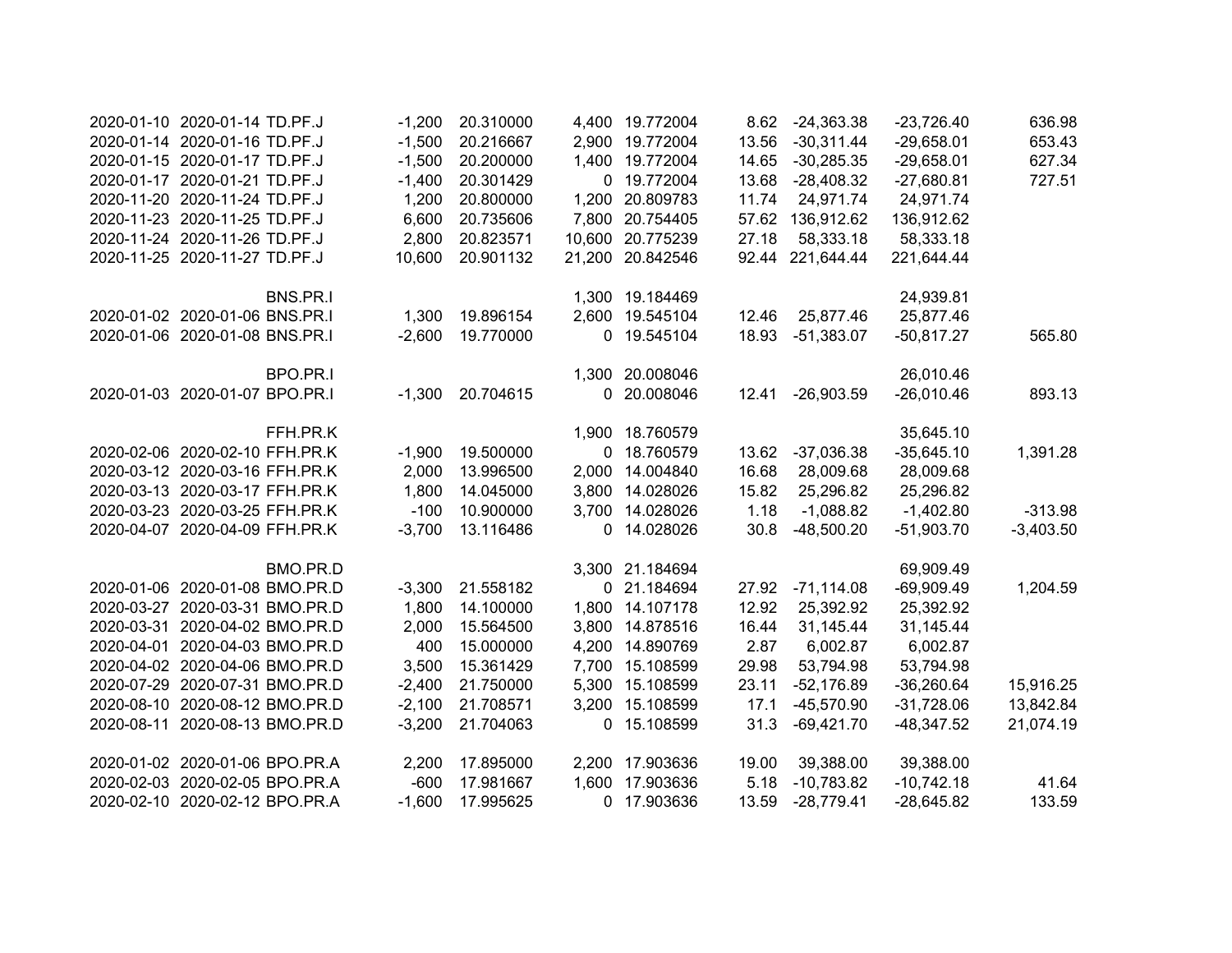| 2020-01-06 2020-01-08 BIP.PR.F | 1,200    | 22.369167 |             | 1,200 22.378950  | 11.74 | 26,854.74    | 26,854.74    |              |
|--------------------------------|----------|-----------|-------------|------------------|-------|--------------|--------------|--------------|
| 2020-01-24 2020-01-28 BIP.PR.F | $-1,200$ | 23.001667 |             | 0 22.378950      | 11.73 | $-27,590.27$ | $-26,854.74$ | 735.53       |
| 2020-02-06 2020-02-10 BIP.PR.F | 1,400    | 23.200000 |             | 1,400 23.209036  | 12.65 | 32,492.65    | 32,492.65    |              |
| 2020-08-14 2020-08-18 BIP.PR.F | 1,200    | 21.590000 |             | 2,600 22.466304  | 11.74 | 25,919.74    | 25,919.74    |              |
|                                |          |           |             |                  |       |              |              |              |
| 2020-01-06 2020-01-08 MFC.PR.C | 2,200    | 21.376818 |             | 2,200 21.385204  | 18.45 | 47,047.45    | 47,047.45    |              |
| 2020-01-07 2020-01-09 MFC.PR.C | 1,200    | 21.455833 |             | 3,400 21.413585  | 11.74 | 25,758.74    | 25,758.74    |              |
| 2020-01-09 2020-01-13 MFC.PR.C | 1,500    | 21.574667 |             | 4,900 21.465506  | 12.79 | 32,374.79    | 32,374.79    |              |
| 2020-01-10 2020-01-14 MFC.PR.C | $-1,300$ | 21.590000 |             | 3,600 21.465506  | 10.48 | $-28,056.52$ | $-27,905.16$ | 151.36       |
| 2020-01-13 2020-01-15 MFC.PR.C | $-1,200$ | 21.640000 |             | 2,400 21.465506  | 8.62  | $-25,959.38$ | $-25,758.61$ | 200.77       |
| 2020-01-16 2020-01-20 MFC.PR.C | $-2,400$ | 21.705000 |             | 0 21.465506      | 22.68 | $-52,069.32$ | $-51,517.21$ | 552.11       |
| 2020-02-19 2020-02-21 MFC.PR.C | 1,100    | 22.030000 |             | 1,100 22.039782  | 10.76 | 24,243.76    | 24,243.76    |              |
| 2020-02-24 2020-02-26 MFC.PR.C | $-1,100$ | 21.640000 |             | 0 22.039782      | 8.94  | $-23,795.06$ | $-24,243.76$ | $-448.70$    |
| 2020-02-27 2020-03-02 MFC.PR.C | 1,200    | 21.300000 |             | 1,200 21.307183  | 8.62  | 25,568.62    | 25,568.62    |              |
| 2020-05-22 2020-05-26 MFC.PR.C | $-1,200$ | 20.493333 |             | 0 21.307183      | 9.47  | $-24,582.53$ | $-25,568.62$ | $-986.09$    |
| 2020-08-04 2020-08-06 MFC.PR.C | 2,200    | 21.451818 |             | 2,200 21.460186  | 18.41 | 47,212.41    | 47,212.41    |              |
| 2020-08-14 2020-08-18 MFC.PR.C | 5,300    | 21.335660 |             | 7,500 21.378258  | 45.53 | 113,124.53   | 113,124.53   |              |
| 2020-08-24 2020-08-26 MFC.PR.C | 1,200    | 21.399167 |             | 8,700 21.382358  | 10.58 | 25,689.58    | 25,689.58    |              |
| 2020-08-25 2020-08-27 MFC.PR.C | 2,000    | 21.545000 |             | 10,700 21.414587 | 19.56 | 43,109.56    | 43,109.56    |              |
| 2020-09-10 2020-09-14 MFC.PR.C | $-1,100$ | 23.100000 |             | 9,600 21.414587  | 7.26  | $-25,402.74$ | $-23,556.05$ | 1,846.69     |
| 2020-09-17 2020-09-21 MFC.PR.C | $-3,300$ | 22.900000 |             | 6,300 21.414587  | 28.52 | $-75,541.48$ | $-70,668.14$ | 4,873.34     |
| 2020-10-06 2020-10-08 MFC.PR.C | $-1,100$ | 23.620000 |             | 5,200 21.414587  | 9.2   | $-25,972.80$ | $-23,556.05$ | 2,416.75     |
| 2020-10-07 2020-10-09 MFC.PR.C | $-2,600$ | 23.909231 |             | 2,600 21.414587  | 22.06 | $-62,141.94$ | $-55,677.93$ | 6,464.02     |
| 2020-10-14 2020-10-16 MFC.PR.C | $-2,600$ | 23.623462 |             | 0 21.414587      | 20.88 | $-61,400.12$ | $-55,677.93$ | 5,722.20     |
|                                |          |           |             |                  |       |              |              |              |
| 2020-01-07 2020-01-09 BPO.PR.P | 700      | 16.390000 | 700         | 16.398986        | 6.29  | 11,479.29    | 11,479.29    |              |
| 2020-02-10 2020-02-12 BPO.PR.P | 2,000    | 15.842500 | 2,700       | 15.992711        | 16.03 | 31,701.03    | 31,701.03    |              |
| 2020-03-12 2020-03-16 BPO.PR.P | $-2,700$ | 11.208519 |             | 0 15.992711      | 25.14 | $-30,237.86$ | $-43,180.32$ | $-12,942.46$ |
| 2020-01-09 2020-01-13 CM.PR.O  | 200      | 17.100000 |             | 200 17.106350    | 1.27  | 3,421.27     | 3,421.27     |              |
| 2020-01-10 2020-01-14 CM.PR.O  | 1,800    | 17.179444 |             | 2,000 17.179595  | 14.92 | 30,937.92    | 30,937.92    |              |
| 2020-01-14 2020-01-16 CM.PR.O  | 1,400    | 17.420000 |             | 3,400 17.281335  | 9.35  | 24,397.35    | 24,397.35    |              |
| 2020-03-25 2020-03-27 CM.PR.O  | $-3,400$ | 11.262059 | 0           | 17.281335        | 28.83 | $-38,262.17$ | $-58,756.54$ | $-20,494.37$ |
| 2020-06-04 2020-06-08 CM.PR.O  | 1,800    | 13.980000 | 1,800       | 13.989733        | 17.52 | 25,181.52    | 25,181.52    |              |
| 2020-06-26 2020-06-30 CM.PR.O  | $-1,800$ | 14.005000 | $\mathbf 0$ | 13.989733        | 14.8  | $-25,194.20$ | $-25,181.52$ | 12.68        |
| 2020-07-13 2020-07-15 CM.PR.O  | 5,400    | 14.070000 |             | 5,400 14.079154  | 49.43 | 76,027.43    | 76,027.43    |              |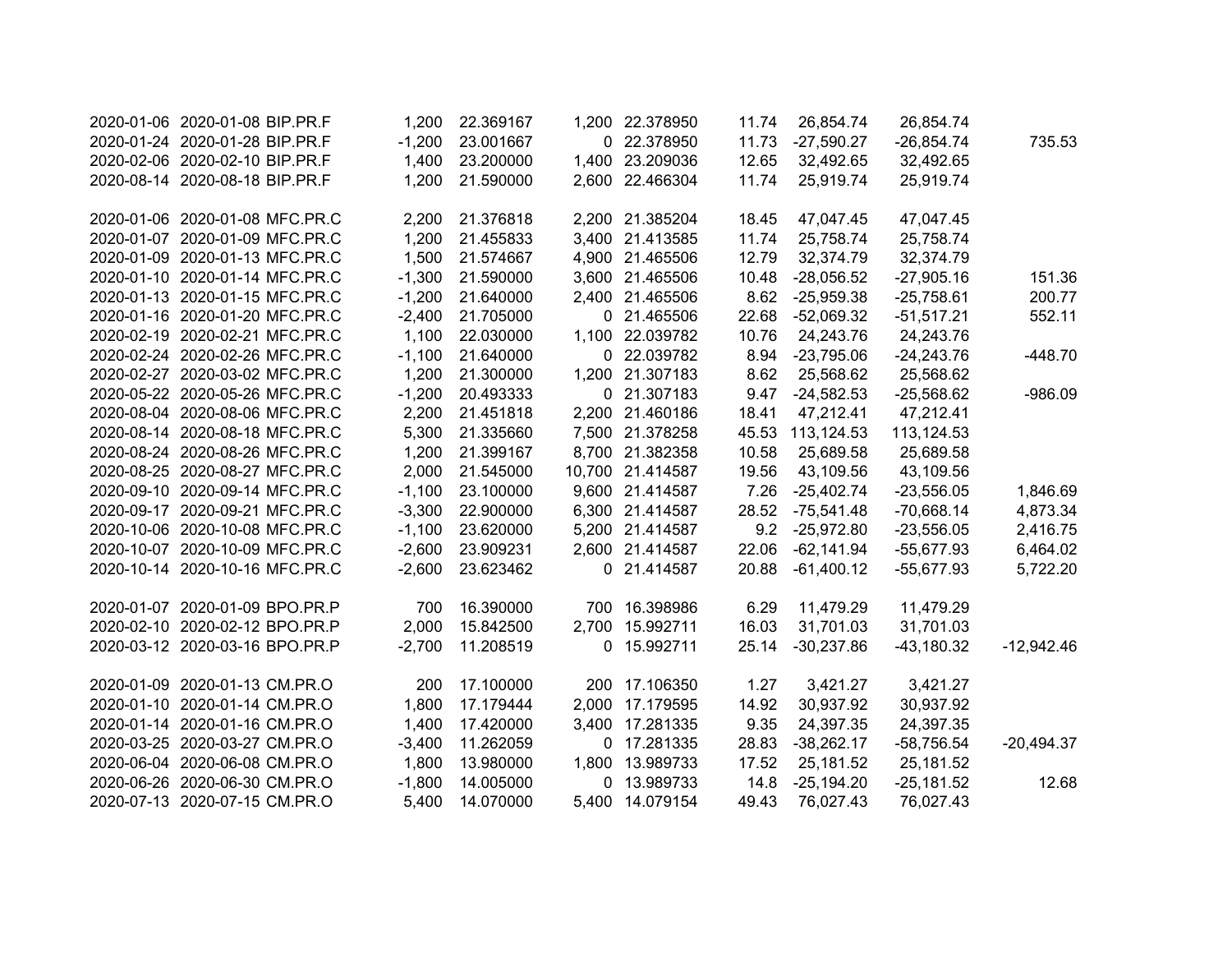| 2020-01-09 2020-01-13 SLF.PR.C                                 | 1,000    | 21.346000 |       | 1,000 21.354350  | 8.35            | 21,354.35         | 21,354.35     |          |
|----------------------------------------------------------------|----------|-----------|-------|------------------|-----------------|-------------------|---------------|----------|
| 2020-01-10 2020-01-14 SLF.PR.C                                 | 1,200    | 21.375833 |       | 2,200 21.371268  | 11.44           | 25,662.44         | 25,662.44     |          |
| 2020-01-22 2020-01-24 SLF.PR.C                                 | 2,400    | 21.535000 |       | 4,600 21.461235  | 20.89           | 51,704.89         | 51,704.89     |          |
| 2020-01-24 2020-01-28 SLF.PR.C                                 | 1,100    | 21.572727 |       | 5,700 21.484272  | 8.67            | 23,738.67         | 23,738.67     |          |
| 2020-01-29 2020-01-31 SLF.PR.C                                 | 1,200    | 21.590000 |       | 6,900 21.504251  | 10.98           | 25,918.98         | 25,918.98     |          |
| 2020-01-30 2020-02-03 SLF.PR.C                                 | $-1,200$ | 21.532500 |       | 5,700 21.504251  | 5.83            | $-25,833.17$      | $-25,805.10$  | 28.07    |
| 2020-02-03 2020-02-05 SLF.PR.C                                 | $-1,200$ | 21.595000 |       | 4,500 21.504251  | 8.14            | $-25,905.86$      | $-25,805.10$  | 100.76   |
| 2020-02-05 2020-02-07 SLF.PR.C                                 | $-1,500$ | 21.690000 |       | 3,000 21.504251  | 12              | $-32,523.00$      | $-32,256.38$  | 266.62   |
| 2020-02-06 2020-02-10 SLF.PR.C                                 | $-3,000$ | 21.648333 |       | 0 21.504251      | 24.27           | $-64,920.73$      | $-64,512.75$  | 407.98   |
| 2020-07-29 2020-07-31 SLF.PR.C                                 | 3,600    | 21.299167 |       | 3,600 21.308775  | 34.59           | 76,711.59         | 76,711.59     |          |
| 2020-08-11 2020-08-13 SLF.PR.C                                 | 1,900    | 21.300000 |       | 5,500 21.309111  | 18.52           | 40,488.52         | 40,488.52     |          |
| 2020-08-12 2020-08-14 SLF.PR.C                                 | 1,200    | 21.300000 |       | 6,700 21.309200  | 11.53           | 25,571.53         | 25,571.53     |          |
| 2020-09-17 2020-09-21 SLF.PR.C                                 | $-2,100$ | 22.980000 |       | 4,600 21.309200  | 18.61           | -48,239.39        | $-44,749.32$  | 3,490.07 |
| 2020-10-08 2020-10-12 SLF.PR.C                                 | $-1,200$ | 24.010833 |       | 3,400 21.309200  | 10.73           | $-28,802.27$      | $-25,571.04$  | 3,231.23 |
| 2020-11-09 2020-11-12 SLF.PR.C                                 | $-200$   | 23.555000 |       | 3,200 21.309200  | 1.96            | $-4,709.04$       | $-4,261.84$   | 447.20   |
| 2020-11-23 2020-11-25 SLF.PR.C                                 | $-3,200$ | 23.757863 |       | 0 21.309200      | 25.49           | $-75,999.67$      | $-68,189.44$  | 7,810.23 |
|                                                                |          |           |       |                  |                 |                   |               |          |
| 2020-01-13 2020-01-15 BAM.PR.N                                 | 1,300    | 21.510769 |       | 1,300 21.519861  | 11.82           | 27,975.82         | 27,975.82     |          |
| 2020-01-16 2020-01-20 BAM.PR.N                                 | $-1,300$ | 21.640000 |       | 0 21.519861      | 9.56            | $-28,122.44$      | $-27,975.82$  | 146.62   |
| 2020-01-13 2020-01-15 DFN.PR.A                                 | 5,000    | 10.290000 |       | 5,000 10.297926  | 39.63           | 51,489.63         | 51,489.63     |          |
| 2020-01-14 2020-01-16 DFN.PR.A                                 | 2,500    | 10.290000 |       | 7,500 10.298420  | 23.52           | 25,748.52         | 25,748.52     |          |
| 2020-01-21 2020-01-23 DFN.PR.A                                 | $-7,500$ | 10.350000 |       | 0 10.298420      | 59.75           | $-77,565.25$      | $-77,238.15$  | 327.10   |
| 2020-01-27 2020-01-29 DFN.PR.A                                 | 7,500    | 10.350000 |       | 7,500 10.357757  | 58.18           | 77,683.18         | 77,683.18     |          |
| 2020-01-31 2020-02-04 DFN.PR.A                                 | $-7,500$ | 10.380000 |       | 0 10.357757      | 48.48           | $-77,801.52$      | $-77,683.18$  | 118.34   |
| 2020-09-16 2020-09-18 DFN.PR.A                                 | 7,100    | 9.990000  | 7,100 | 9.999227         | 65.51           | 70,994.51         | 70,994.51     |          |
| 2020-11-19 2020-11-23 DFN.PR.A                                 | $-7,100$ | 10.188310 |       | 0 10.188310      | 56.86           | $-72,280.14$      | $-70,994.51$  | 1,285.63 |
|                                                                |          |           |       |                  |                 |                   |               |          |
| 2020-01-15 2020-01-17 CU.PR.G                                  | 2,400    | 21.749583 |       | 2,400 21.759096  | 22.83           | 52,221.83         | 52,221.83     |          |
| 2020-01-16 2020-01-20 CU.PR.G                                  | 10,200   | 21.762059 |       | 12,600 21.768827 |                 | 92.39 222,065.39  | 222,065.39    |          |
| 2020-01-17 2020-01-21 CU.PR.G                                  | 7,200    | 21.850000 |       | 19,800 21.801901 |                 | 70.42 157,390.42  | 157,390.42    |          |
| 2020-01-20 2020-01-22 CU.PR.G                                  | 1,200    | 21.850000 |       | 21,000 21.805209 | 11.74           | 26,231.74         | 26,231.74     |          |
| 2020-01-21 2020-01-23 CU.PR.G                                  | 9,700    | 21.734330 |       | 30,700 21.785553 |                 | 84.11 210,907.11  | 210,907.11    |          |
| 2020-02-18 2020-02-20 CU.PR.G<br>2020-02-19 2020-02-21 CU.PR.G | $-8,800$ | 22.412159 |       | 21,900 21.785553 |                 | 68.19 -197,158.81 | $-191,712.87$ | 5,445.94 |
|                                                                | $-5,500$ | 22.405091 |       | 16,400 21.785553 |                 | 40.7 -123,187.30  | -119,820.54   | 3,366.76 |
| 2020-02-21 2020-02-25 CU.PR.G                                  | $-2,200$ | 22.255000 |       | 14,200 21.785553 | 19.85           | $-48,941.15$      | $-47,928.22$  | 1,012.93 |
| 2020-02-24 2020-02-26 CU.PR.G                                  | 1.100    | 21.994545 |       | 15,300 21.801233 | 10 <sup>°</sup> | 24,204.00         | 24,204.00     |          |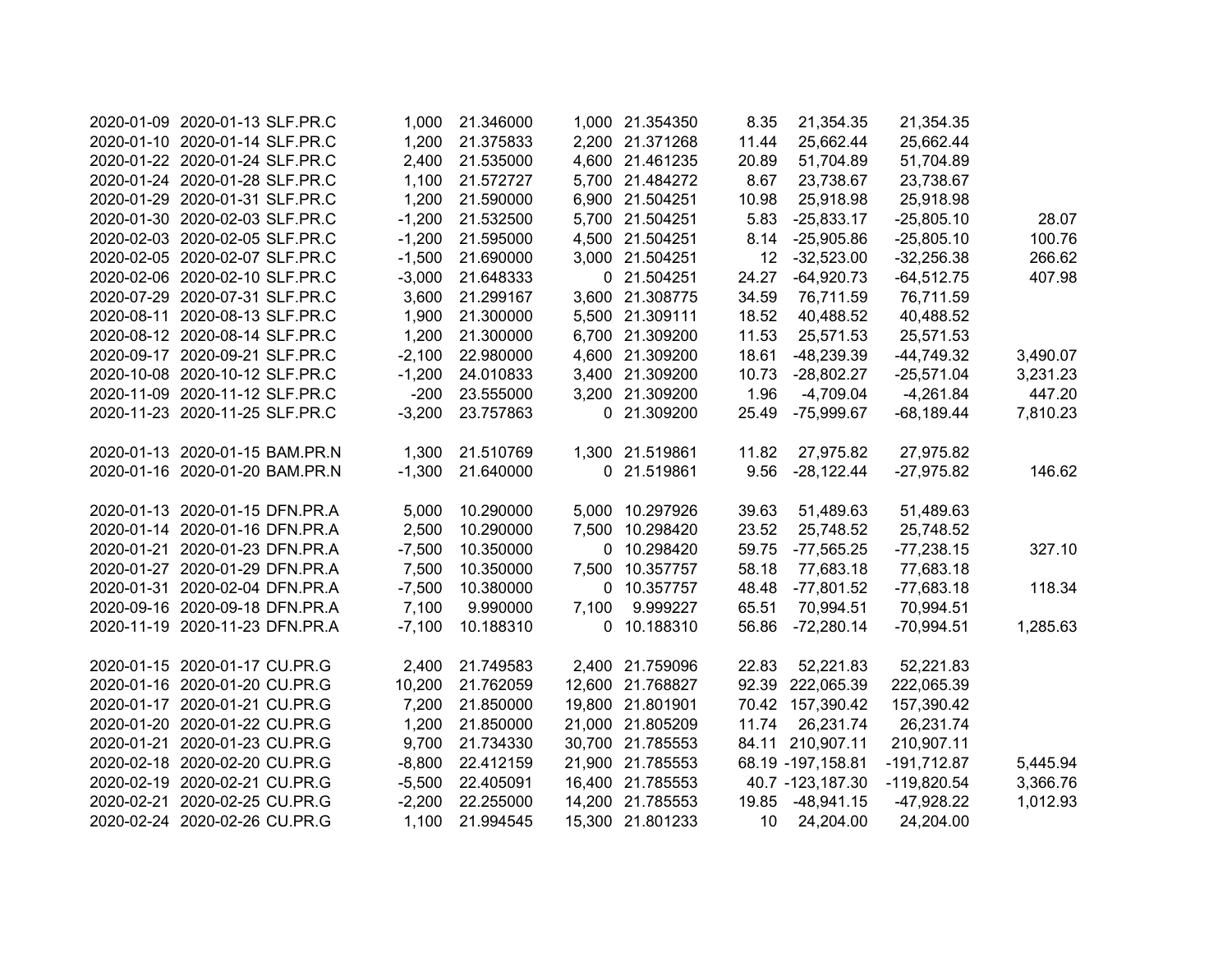| 2020-05-27 2020-05-29 CU.PR.G  | $-1,200$ | 21.200833 | 14,100 21.801233 | 8.19  | $-25,432.81$      | $-26,161.48$   | $-728.67$    |
|--------------------------------|----------|-----------|------------------|-------|-------------------|----------------|--------------|
| 2020-07-21 2020-07-23 CU.PR.G  | 2,600    | 21.500000 | 16,700 21.755717 | 23.09 | 55,923.09         | 55,923.09      |              |
| 2020-08-07 2020-08-11 CU.PR.G  | 3,300    | 21.879394 | 20,000 21.777449 | 26.51 | 72,228.51         | 72,228.51      |              |
| 2020-08-11 2020-08-13 CU.PR.G  | 4,400    | 22.114545 | 24,400 21.839823 | 38.7  | 97,342.70         | 97,342.70      |              |
| 2020-10-07 2020-10-09 CU.PR.G  | $-1,000$ | 24.037000 | 23,400 21.839823 | 8.45  | $-24,028.55$      | $-21,839.82$   | 2,188.73     |
| 2020-10-13 2020-10-15 CU.PR.G  | $-2,400$ | 24.100000 | 21,000 21.839823 | 20.11 | $-57,819.89$      | $-52,415.57$   | 5,404.32     |
| 2020-10-15 2020-10-19 CU.PR.G  | $-1,100$ | 24.153636 | 19,900 21.839823 | 10.41 | $-26,558.59$      | $-24,023.81$   | 2,534.78     |
| 2020-11-12 2020-11-16 CU.PR.G  | $-2,400$ | 23.550000 | 17,500 21.839823 | 23.05 | $-56,496.95$      | $-52,415.57$   | 4,081.38     |
| 2020-11-23 2020-11-25 CU.PR.G  | $-2,800$ | 23.730714 | 14,700 21.839823 | 22.96 | $-66,423.04$      | $-61, 151.50$  | 5,271.54     |
| 2020-11-25 2020-11-27 CU.PR.G  | $-5,500$ | 23.712364 | 9,200 21.839823  |       | 45.37 -130,372.63 | $-120, 119.03$ | 10,253.61    |
| 2020-12-07 2020-12-09 CU.PR.G  | $-2,100$ | 24.226190 | 7,100 21.839823  | 18.72 | $-50,856.28$      | $-45,863.63$   | 4,992.65     |
| 2020-01-21 2020-01-23 BIP.PR.E | 3,300    | 22.498182 | 3,300 22.506815  | 28.49 | 74,272.49         | 74,272.49      |              |
| 2020-02-05 2020-02-07 BIP.PR.E | 1,100    | 22.785455 | 4,400 22.578393  | 8.44  | 25,072.44         | 25,072.44      |              |
| 2020-02-06 2020-02-10 BIP.PR.E | 900      | 22.750000 | 5,300 22.609019  | 7.87  | 20,482.87         | 20,482.87      |              |
| 2020-02-25 2020-02-27 BIP.PR.E | $-1,100$ | 22.756364 | 4,200 22.609019  | 10.41 | $-25,021.59$      | $-24,869.92$   | 151.67       |
| 2020-01-23 2020-01-27 BMO.PR.S | 1,400    | 18.140000 | 1,400 18.147886  | 11.04 | 25,407.04         | 25,407.04      |              |
| 2020-01-28 2020-01-30 BMO.PR.S | 7,300    | 18.111781 | 8,700 18.124590  | 60.89 | 132,276.89        | 132,276.89     |              |
| 2020-01-29 2020-01-31 BMO.PR.S | 1,100    | 18.216364 | 9,800 18.135909  | 9.98  | 20,047.98         | 20,047.98      |              |
| 2020-02-07 2020-02-11 BMO.PR.S | $-5,700$ | 17.911404 | 4,100 18.135909  |       | 51.78 -102,043.22 | $-103,374.68$  | $-1,331.46$  |
| 2020-03-26 2020-03-30 BMO.PR.S | 4,000    | 12.550000 | 8,100 15.380981  | 28.72 | 50,228.72         | 50,228.72      |              |
| 2020-03-27 2020-03-31 BMO.PR.S | $-2,100$ | 11.830000 | 6,000 15.380981  | 20.54 | $-24,822.46$      | $-32,300.06$   | $-7,477.60$  |
| 2020-03-31 2020-04-02 BMO.PR.S | $-2,000$ | 12.857500 | 4,000 15.380981  | 19.56 | $-25,695.44$      | $-30,761.96$   | $-5,066.52$  |
| 2020-04-02 2020-04-06 BMO.PR.S | $-4,000$ | 12.995750 | 0 15.380981      | 29.5  | $-51,953.50$      | $-61,523.93$   | $-9,570.43$  |
| 2020-06-12 2020-06-16 BMO.PR.S | 4,200    | 14.784524 | 4,200 14.793469  | 37.57 | 62,132.57         | 62,132.57      |              |
| 2020-06-18 2020-06-22 BMO.PR.S | 1,700    | 14.950000 | 5,900 14.841193  | 15.47 | 25,430.47         | 25,430.47      |              |
| 2020-06-24 2020-06-26 BMO.PR.S | $-1,500$ | 15.140000 | 4,400 14.841193  | 14.67 | $-22,695.33$      | $-22,261.79$   | 433.54       |
| 2020-07-14 2020-07-16 BMO.PR.S | 500      | 14.990000 | 4,900 14.857239  | 4.22  | 7,499.22          | 7,499.22       |              |
| 2020-01-28 2020-01-30 TRP.PR.F | 500      | 14.180000 | 500 14.188800    | 4.40  | 7,094.40          | 7,094.40       |              |
| 2020-01-29 2020-01-31 TRP.PR.F | 3,800    | 14.265000 | 4,300 14.263288  | 30.74 | 54,237.74         | 54,237.74      |              |
| 2020-02-03 2020-02-05 TRP.PR.F | 3,400    | 14.265000 | 7,700 14.267214  | 24.41 | 48,525.41         | 48,525.41      |              |
| 2020-08-25 2020-08-27 TRP.PR.F | $-7,700$ | 10.393636 | 0 14.267214      | 73.38 | $-79,957.62$      | $-109,857.55$  | $-29,899.93$ |
| 2020-01-29 2020-01-31 TRP.PR.C | 600      | 12.340000 | 600 12.348467    | 5.08  | 7,409.08          | 7,409.08       |              |
| 2020-02-14 2020-02-18 TRP.PR.C | 2,200    | 12.299091 | 2,800 12.317339  | 21.47 | 27,079.47         | 27,079.47      |              |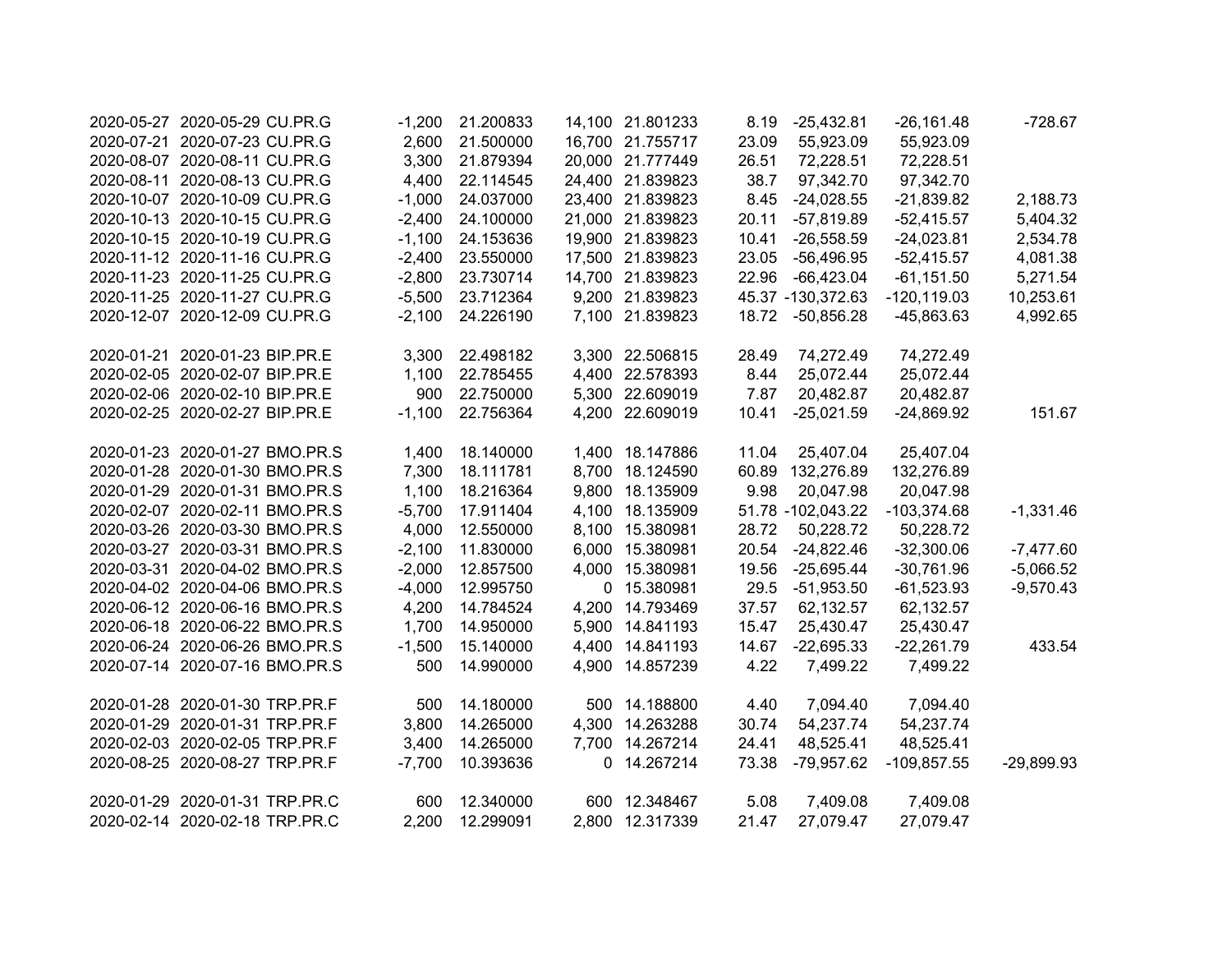|            | 2020-02-24 2020-02-26 TRP.PR.C | 4,400    | 11.993068 |        | 7,200 12.124450  | 37.99 | 52,807.49     | 52,807.49    |             |
|------------|--------------------------------|----------|-----------|--------|------------------|-------|---------------|--------------|-------------|
|            | 2020-03-23 2020-03-25 TRP.PR.C | 3,900    | 6.956667  |        | 11,100 10.311887 | 34.9  | 27,165.90     | 27,165.90    |             |
|            | 2020-04-17 2020-04-21 TRP.PR.C | $-3,000$ | 8.253000  |        | 8,100 10.311887  | 27.2  | $-24,731.80$  | $-30,935.66$ | $-6,203.86$ |
|            | 2020-04-30 2020-05-04 TRP.PR.C | $-2,800$ | 8.900000  |        | 5,300 10.311887  | 20.85 | $-24,899.15$  | $-28,873.28$ | $-3,974.13$ |
|            | 2020-06-09 2020-06-11 TRP.PR.C | $-1,100$ | 9.191818  |        | 4,200 10.311887  | 8.42  | $-10, 102.58$ | $-11,343.08$ | $-1,240.50$ |
|            | 2020-07-27 2020-07-31 TRP.PR.C | $-4,200$ | 8.896905  |        | 0 10.311887      | 36.1  | $-37,330.90$  | -43,309.92   | $-5,979.02$ |
|            | 2020-01-30 2020-02-03 BAM.PF.F | 3,100    | 18.373226 |        | 3,100 18.377994  | 14.78 | 56,971.78     | 56,971.78    |             |
|            | 2020-01-31 2020-02-04 BAM.PF.F | 1,400    | 18.360000 |        | 4,500 18.374231  | 8.26  | 25,712.26     | 25,712.26    |             |
|            | 2020-02-04 2020-02-06 BAM.PF.F | 2,800    | 18.370000 | 7,300  | 18.375362        | 20.10 | 51,456.10     | 51,456.10    |             |
|            | 2020-02-06 2020-02-10 BAM.PF.F | 1,600    | 18.396875 | 8,900  | 18.380960        | 15.4  | 29,450.40     | 29,450.40    |             |
|            | 2020-02-07 2020-02-11 BAM.PF.F | 2,100    | 18.368810 | 11,000 | 18.380371        | 19.04 | 38,593.54     | 38,593.54    |             |
|            | 2020-04-07 2020-04-09 BAM.PF.F | 1,700    | 13.980000 | 12,700 | 17.792219        | 11.1  | 23,777.10     | 23,777.10    |             |
| 2020-01-31 | 2020-02-04 DGS.PR.A            | 7,500    | 10.361600 |        | 7,500 10.367164  | 41.73 | 77,753.73     | 77,753.73    |             |
|            | 2020-02-27 2020-03-02 DGS.PR.A | $-2,500$ | 10.350000 |        | 5,000 10.367164  | 23.6  | $-25,851.40$  | $-25,917.91$ | $-66.51$    |
|            | 2020-05-12 2020-05-14 DGS.PR.A | $-5,000$ | 9.695800  |        | 0 10.367164      | 39.9  | $-48,439.10$  | $-51,835.82$ | $-3,396.72$ |
|            | 2020-01-31 2020-02-04 MFC.PR.G | 1,400    | 19.399286 |        | 1,400 19.404207  | 6.89  | 27,165.89     | 27,165.89    |             |
|            | 2020-02-03 2020-02-05 MFC.PR.G | 700      | 19.420000 |        | 2,100 19.412719  | 6.82  | 13,600.82     | 13,600.82    |             |
|            | 2020-02-18 2020-02-20 MFC.PR.G | 1,600    | 19.429375 |        | 3,700 19.423800  | 14.35 | 31,101.35     | 31,101.35    |             |
|            | 2020-02-19 2020-02-21 MFC.PR.G | 1,300    | 19.450000 |        | 5,000 19.432570  | 9.79  | 25,294.79     | 25,294.79    |             |
|            | 2020-03-19 2020-03-23 MFC.PR.G | 4,800    | 10.851250 |        | 9,800 15.233193  | 36.44 | 52,122.44     | 52,122.44    |             |
|            | 2020-03-20 2020-03-24 MFC.PR.G | 3,000    | 11.831333 |        | 12,800 14.437965 | 26.66 | 35,520.66     | 35,520.66    |             |
|            | 2020-04-02 2020-04-06 MFC.PR.G | 1,100    | 13.249091 |        | 13,900 14.344655 | 10.76 | 14,584.76     | 14,584.76    |             |
|            | 2020-05-04 2020-05-06 MFC.PR.G | 1,600    | 15.163125 |        | 15,500 14.430009 | 13.43 | 24,274.43     | 24,274.43    |             |
|            | 2020-05-22 2020-05-26 MFC.PR.G | $-1,600$ | 15.229375 |        | 13,900 14.430009 | 14.3  | $-24,352.70$  | $-23,088.01$ | 1,264.69    |
|            | 2020-05-25 2020-05-27 MFC.PR.G | $-4,800$ | 15.226250 |        | 9,100 14.430009  | 44.85 | $-73,041.15$  | $-69,264.04$ | 3,777.11    |
|            | 2020-05-26 2020-05-28 MFC.PR.G | $-1,800$ | 15.225000 |        | 7,300 14.430009  | 17.34 | $-27,387.66$  | $-25,974.02$ | 1,413.64    |
|            | 2020-05-27 2020-05-29 MFC.PR.G | $-3,500$ | 15.310000 |        | 3,800 14.430009  | 32.48 | $-53,552.52$  | $-50,505.03$ | 3,047.49    |
|            | 2020-01-31 2020-02-04 BAM.PR.X | 2,500    | 13.487200 |        | 2,500 13.492852  | 14.13 | 33,732.13     | 33,732.13    |             |
|            | 2020-04-07 2020-04-09 BAM.PR.X | $-2,500$ | 9.827200  |        | 0 13.492852      | 23.41 | $-24,544.59$  | $-33,732.13$ | $-9,187.54$ |
|            | 2020-02-03 2020-02-05 BPO.PR.N | 2,500    | 15.819600 |        | 2,500 15.828128  | 21.32 | 39,570.32     | 39,570.32    |             |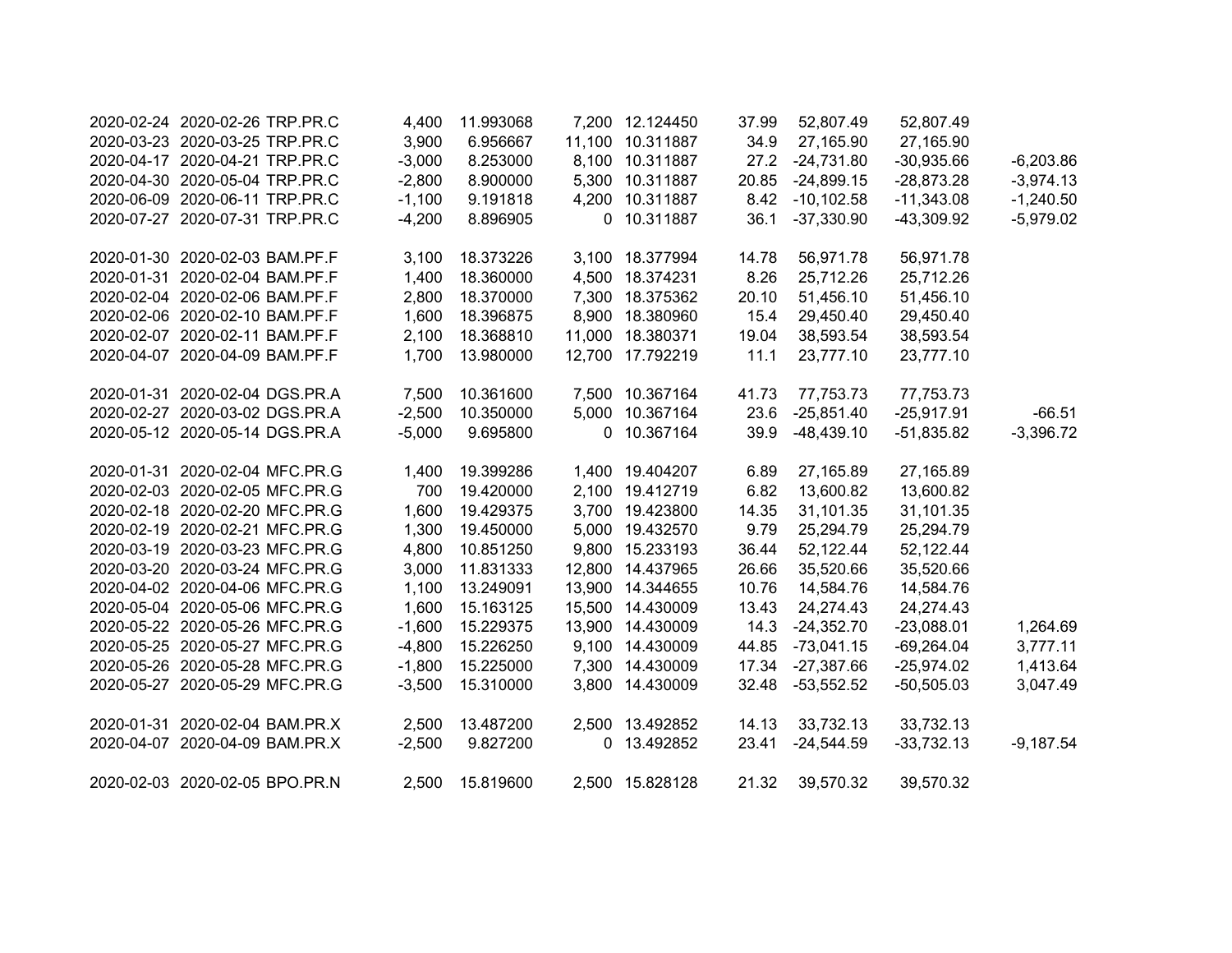| 2020-02-03 2020-02-05 MFC.PR.I | 1,300    | 19.595385 |              | 1,300 19.603316  | 10.31 | 25,484.31    | 25,484.31     |              |
|--------------------------------|----------|-----------|--------------|------------------|-------|--------------|---------------|--------------|
| 2020-02-12 2020-02-14 MFC.PR.I | $-1,300$ | 19.800000 |              | 0 19.603316      | 9.85  | $-25,730.15$ | $-25,484.31$  | 245.84       |
| 2020-02-18 2020-02-20 MFC.PR.I | 1,400    | 19.549286 |              | 1,400 19.558179  | 12.45 | 27,381.45    | 27,381.45     |              |
| 2020-02-21 2020-02-25 MFC.PR.I | 2,000    | 19.779500 |              | 3,400 19.693324  | 16.85 | 39,575.85    | 39,575.85     |              |
| 2020-04-15 2020-04-17 MFC.PR.I | $-3,400$ | 14.530000 |              | 0 19.693324      | 33.25 | $-49,368.75$ | $-66,957.30$  | $-17,588.55$ |
| 2020-05-06 2020-05-08 MFC.PR.I | 2,300    | 15.504348 |              | 2,300 15.512539  | 18.84 | 35,678.84    | 35,678.84     |              |
| 2020-05-12 2020-05-14 MFC.PR.I | $-2,300$ | 15.845652 |              | 0 15.512539      | 17    | $-36,428.00$ | $-35,678.84$  | 749.16       |
| 2020-02-04 2020-02-06 BAM.PF.G | 1,400    | 18.446429 |              | 1,400 18.454115  | 10.76 | 25,835.76    | 25,835.76     |              |
| 2020-02-06 2020-02-10 BAM.PF.G | 3,000    | 18.533667 |              | 4,400 18.513666  | 23.37 | 55,624.37    | 55,624.37     |              |
| 2020-02-07 2020-02-11 BAM.PF.G | 7,200    | 18.470139 |              | 11,600 18.492235 | 64.79 | 133,049.79   | 133,049.79    |              |
| 2020-02-06 2020-02-10 TD.PF.I  | 1,200    | 20.998333 |              | 1,200 21.006958  | 10.35 | 25,208.35    | 25,208.35     |              |
| 2020-02-12 2020-02-14 TD.PF.I  | 1,200    | 21.000000 |              | 2,400 21.008371  | 11.74 | 25,211.74    | 25,211.74     |              |
| 2020-02-18 2020-02-20 TD.PF.I  | 300      | 21.040000 |              | 2,700 21.012833  | 2.56  | 6,314.56     | 6,314.56      |              |
| 2020-02-20 2020-02-24 TD.PF.I  | $-2,700$ | 21.156111 |              | 0 21.012833      | 24.52 | $-57,096.98$ | $-56,734.65$  | 362.33       |
| 2020-03-31 2020-04-02 TD.PF.I  | 3,200    | 15.747500 |              | 3,200 15.755116  | 24.37 | 50,416.37    | 50,416.37     |              |
| 2020-04-03 2020-04-07 TD.PF.I  | 300      | 15.400000 |              | 3,500 15.725514  | 2.93  | 4,622.93     | 4,622.93      |              |
| 2020-04-17 2020-04-21 TD.PF.I  | $-1,800$ | 16.950000 |              | 1,700 15.725514  | 12.92 | $-30,497.08$ | $-28,305.93$  | 2,191.15     |
| 2020-04-20 2020-04-22 TD.PF.I  | $-1,700$ | 16.850000 |              | 0 15.725514      | 12.81 | $-28,632.19$ | $-26,733.37$  | 1,898.82     |
| 2020-06-16 2020-06-18 TD.PF.I  | 1,700    | 18.329412 |              | 1,700 18.338077  | 14.73 | 31,174.73    | 31,174.73     |              |
| 2020-07-06 2020-07-08 TD.PF.I  | $-1,000$ | 18.707000 | 700          | 18.338077        | 7.55  | $-18,699.45$ | $-18,338.08$  | 361.37       |
| 2020-07-08 2020-07-10 TD.PF.I  | $-700$   | 18.591429 | $\mathbf{0}$ | 18.338077        | 5.05  | $-13,008.95$ | $-12,836.65$  | 172.30       |
| 2020-02-13 2020-02-15 FFH.PR.C | 5,600    | 18.793393 |              | 5,600 18.802502  | 51.01 | 105,294.01   | 105,294.01    |              |
| 2020-03-12 2020-03-16 FFH.PR.C | $-2,000$ | 14.205500 | 3,600        | 18.802502        | 18.77 | $-28,392.23$ | $-37,605.00$  | $-9,212.77$  |
| 2020-03-13 2020-03-17 FFH.PR.C | $-3,600$ | 13.969444 |              | 0 18.802502      | 30.5  | $-50,259.50$ | $-67,689.01$  | $-17,429.51$ |
| 2020-02-18 2020-02-20 HSE.PR.C | 1,400    | 17.629286 |              | 1,400 17.638143  | 12.40 | 24,693.40    | 24,693.40     |              |
| 2020-02-20 2020-02-24 HSE.PR.C | 1,400    | 17.691429 |              | 2,800 17.669511  | 13.23 | 24,781.23    | 24,781.23     |              |
| 2020-02-21 2020-02-25 HSE.PR.C | 4,200    | 17.697857 |              | 7,000 17.691944  | 37.98 | 74,368.98    | 74,368.98     |              |
| 2020-02-24 2020-02-26 HSE.PR.C | 6,800    | 17.431765 |              | 13,800 17.568473 | 65.31 | 118,601.31   | 118,601.31    |              |
| 2020-03-11 2020-03-13 HSE.PR.C | $-4,200$ | 11.922857 |              | 9,600 17.568473  | 36.53 | $-50,039.47$ | $-73,787.59$  | $-23,748.12$ |
| 2020-03-20 2020-03-24 HSE.PR.C | $-2,100$ | 7.750000  | 7,500        | 17.568473        | 18.72 | $-16,256.28$ | $-36,893.79$  | $-20,637.51$ |
| 2020-04-14 2020-04-16 HSE.PR.C | $-7,500$ | 9.005200  | $\mathbf 0$  | 17.568473        | 67.82 | $-67,471.18$ | $-131,763.54$ | $-64,292.36$ |
| 2020-04-20 2020-04-22 HSE.PR.C | 3,000    | 9.200000  | 3,000        | 9.207333         | 22    | 27,622.00    | 27,622.00     |              |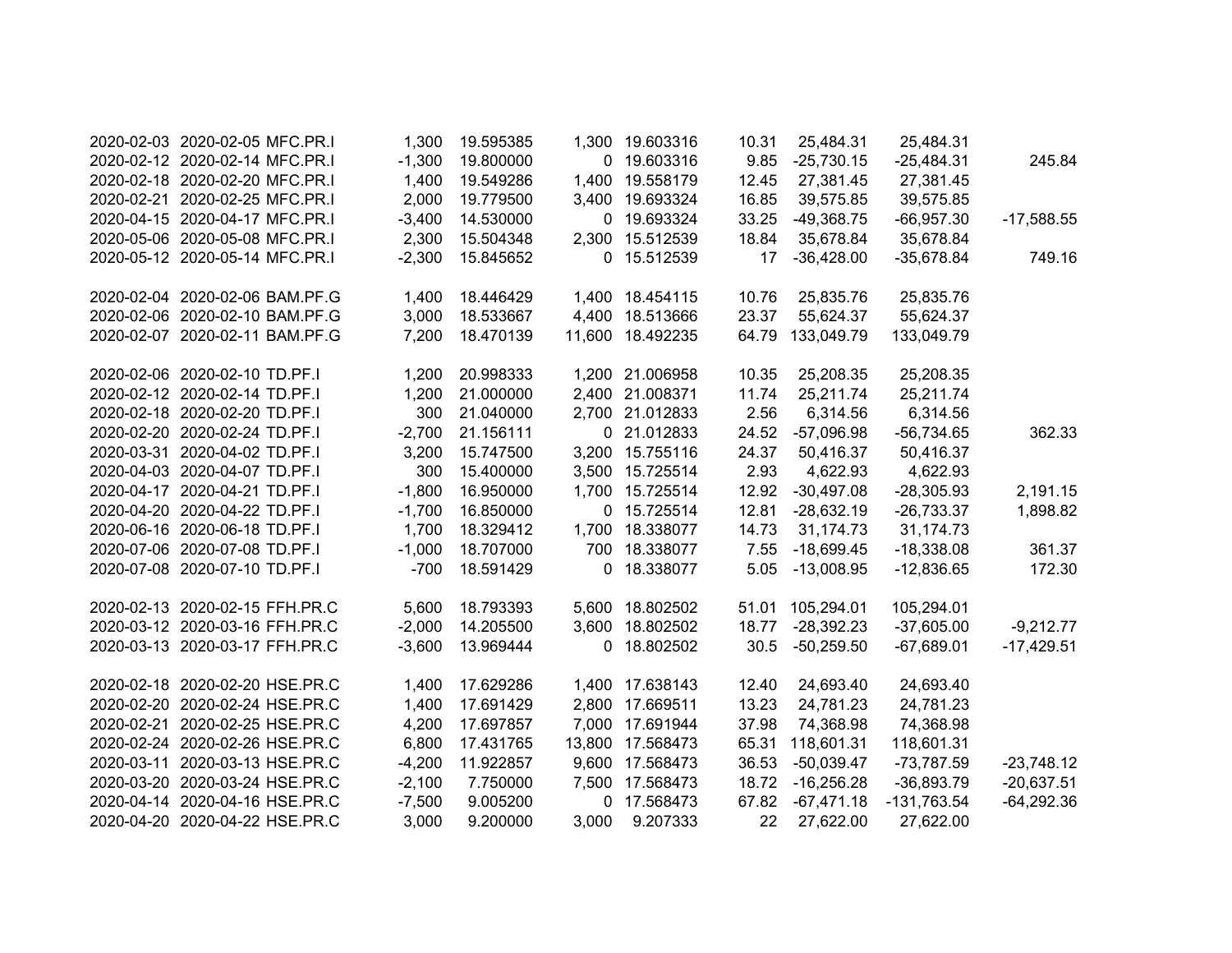| 2020-04-20 2020-04-22 HSE.PR.C | $-3,000$ | 8.350000  | 0           | 9.207333         | 21.54 | $-25,028.46$  | $-27,622.00$ | $-2,593.54$   |
|--------------------------------|----------|-----------|-------------|------------------|-------|---------------|--------------|---------------|
| 2020-05-26 2020-05-28 HSE.PR.C | 3,100    | 11.068710 |             | 3,100 11.076300  | 23.53 | 34,336.53     | 34,336.53    |               |
|                                |          |           |             |                  |       |               |              |               |
| 2020-02-18 2020-02-20 SLF.PR.I | 1,300    | 18.987692 |             | 1,300 18.996930  | 12.01 | 24,696.01     | 24,696.01    |               |
| 2020-02-19 2020-02-21 SLF.PR.I | 4,900    | 19.003980 |             | 6,200 19.008974  | 40.13 | 93,159.63     | 93,159.63    |               |
| 2020-02-21 2020-02-25 SLF.PR.I | 1,700    | 19.071176 |             | 7,900 19.023956  | 12.61 | 32,433.61     | 32,433.61    |               |
| 2020-05-29 2020-06-02 SLF.PR.I | $-2,800$ | 15.048929 |             | 5,100 19.023956  | 23.9  | $-42, 113.10$ | $-53,267.08$ | $-11, 153.98$ |
| 2020-06-03 2020-06-05 SLF.PR.I | $-1,700$ | 15.150000 |             | 3,400 19.023956  | 16.63 | $-25,738.37$  | $-32,340.72$ | $-6,602.35$   |
| 2020-06-12 2020-06-16 SLF.PR.I | $-3,400$ | 15.660000 |             | 0 19.023956      | 25.88 | $-53,218.12$  | $-64,681.45$ | $-11,463.33$  |
| 2020-02-19 2020-02-21 MFC.PR.H | 2,000    | 20.964500 |             | 2,000 20.972515  | 16.03 | 41,945.03     | 41,945.03    |               |
| 2020-02-21 2020-02-25 MFC.PR.H | 100      | 21.030000 |             | 2,100 20.975814  | 1.18  | 2,104.18      | 2,104.18     |               |
| 2020-03-20 2020-03-24 MFC.PR.H | 2,400    | 12.000000 |             | 4,500 16.193409  | 21.13 | 28,821.13     | 28,821.13    |               |
| 2020-03-26 2020-03-30 MFC.PR.H | 200      | 13.320000 |             | 4,700 16.071443  | 1.44  | 2,665.44      | 2,665.44     |               |
| 2020-05-21 2020-05-25 MFC.PR.H | $-1,100$ | 16.460000 |             | 3,600 16.071443  | 10.76 | $-18,095.24$  | $-17,678.59$ | 416.65        |
| 2020-08-24 2020-08-26 MFC.PR.H | $-1,200$ | 19.550000 |             | 2,400 16.071443  | 11.22 | $-23,448.78$  | $-19,285.73$ | 4,163.05      |
| 2020-08-25 2020-08-27 MFC.PR.H | $-2,400$ | 19.670417 |             | 0 16.071443      | 18.32 | $-47,190.68$  | $-38,571.46$ | 8,619.22      |
| 2020-02-19 2020-02-21 MFC.PR.Q | 1,200    | 19.410000 |             | 1,200 19.417400  | 8.88  | 23,300.88     | 23,300.88    |               |
| 2020-02-20 2020-02-24 MFC.PR.Q | $-1,200$ | 19.617500 |             | 0 19.417400      | 10.35 | $-23,530.65$  | $-23,300.88$ | 229.77        |
| 2020-06-03 2020-06-05 MFC.PR.Q | 1,600    | 15.369375 |             | 1,600 15.376900  | 12.04 | 24,603.04     | 24,603.04    |               |
| 2020-06-25 2020-06-29 MFC.PR.Q | $-300$   | 16.120000 |             | 1,300 15.376900  | 2.41  | $-4,833.59$   | $-4,613.07$  | 220.52        |
| 2020-07-06 2020-07-08 MFC.PR.Q | $-1,300$ | 15.930769 |             | 0 15.376900      | 9.85  | $-20,700.15$  | $-19,989.97$ | 710.18        |
| 2020-02-25 2020-02-27 BAM.PR.B | 2,700    | 10.999630 |             | 2,700 11.006908  | 19.65 | 29,718.65     | 29,718.65    |               |
| 2020-03-02 2020-03-04 BAM.PR.B | 2,500    | 10.240000 |             | 5,200 10.641948  | 19.48 | 25,619.48     | 25,619.48    |               |
| 2020-04-08 2020-04-10 BAM.PR.B | $-2,600$ | 7.490000  |             | 2,600 10.641948  | 24.91 | $-19,449.09$  | $-27,669.07$ | $-8,219.98$   |
| 2020-04-17 2020-04-21 BAM.PR.B | $-2,600$ | 7.263462  |             | 0 10.641948      | 25.35 | $-18,859.65$  | $-27,669.07$ | $-8,809.41$   |
| 2020-06-17 2020-06-19 BAM.PR.B | 400      | 7.700000  | 400         | 7.709775         | 3.91  | 3,083.91      | 3,083.91     |               |
| 2020-08-18 2020-08-20 BAM.PR.B | $-400$   | 8.350000  | $\mathbf 0$ | 7.709775         | 3.53  | $-3,336.47$   | $-3,083.91$  | 252.56        |
| 2020-03-12 2020-03-16 BPO.PR.R | 2,600    | 11.835000 |             | 2,600 11.844000  | 23.40 | 30,794.40     | 30,794.40    |               |
| 2020-03-13 2020-03-17 CM.PR.Q  | 2,000    | 12.350000 |             | 2,000 12.357180  | 14.36 | 24,714.36     | 24,714.36    |               |
| 2020-03-18 2020-03-20 CM.PR.Q  | 6,700    | 11.151791 |             | 8,700 11.435663  | 58.91 | 74,775.91     | 74,775.91    |               |
| 2020-03-19 2020-03-23 CM.PR.Q  | 2,300    | 11.200000 |             | 11,000 11.388433 | 22.49 | 25,782.49     | 25,782.49    |               |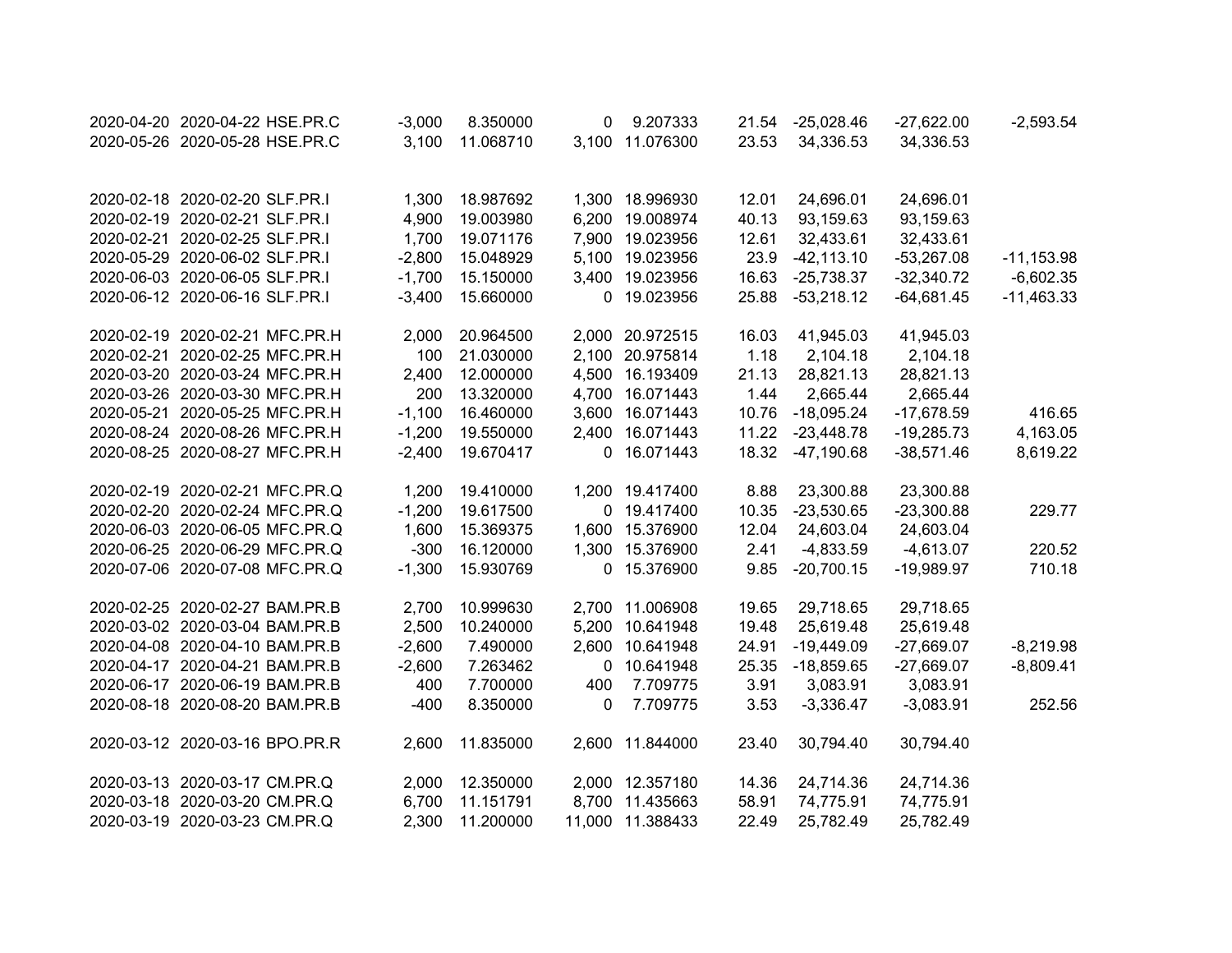| 2020-03-24 2020-03-26 CM.PR.Q  | 2,800    | 11.000000 |              | 13,800 11.311207 | 21.89 | 30,821.89         | 30,821.89    |             |
|--------------------------------|----------|-----------|--------------|------------------|-------|-------------------|--------------|-------------|
| 2020-03-26 2020-03-30 CM.PR.Q  | 3,200    | 12.100000 |              | 17,000 11.461037 | 22.98 | 38,742.98         | 38,742.98    |             |
| 2020-04-03 2020-04-07 CM.PR.Q  | 2,000    | 12.540500 |              | 19,000 11.575629 | 18.32 | 25,099.32         | 25,099.32    |             |
| 2020-04-16 2020-04-20 CM.PR.Q  | 1,300    | 13.620000 |              | 20,300 11.707009 | 9.33  | 17,715.33         | 17,715.33    |             |
| 2020-05-01 2020-05-05 CM.PR.Q  | 1,800    | 14.107222 |              | 22,100 11.903236 | 16.23 | 25,409.23         | 25,409.23    |             |
| 2020-07-13 2020-07-15 CM.PR.Q  | $-6,800$ | 15.077500 |              | 15,300 11.903236 |       | 61.23 -102,465.77 | $-80,942.00$ | 21,523.77   |
| 2020-07-14 2020-07-16 CM.PR.Q  | $-1,700$ | 15.157059 |              | 13,600 11.903236 | 12.72 | $-25,754.28$      | $-20,235.50$ | 5,518.78    |
| 2020-10-13 2020-10-15 CM.PR.Q  | 1,300    | 19.083846 |              | 14,900 12.530531 | 11.9  | 24,820.90         | 24,820.90    |             |
| 2020-11-03 2020-11-05 CM.PR.Q  | 1,500    | 19.020000 |              | 16,400 13.124752 | 11.03 | 28,541.03         | 28,541.03    |             |
| 2020-11-04 2020-11-06 CM.PR.Q  | 4,800    | 19.085417 |              | 21,200 14.476185 | 39.19 | 91,649.19         | 91,649.19    |             |
| 2020-11-09 2020-11-12 CM.PR.Q  | 1,300    | 19.500000 |              | 22,500 14.767015 | 12.71 | 25,362.71         | 25,362.71    |             |
| 2020-11-10 2020-11-13 CM.PR.Q  | 2,700    | 19.500000 |              | 25,200 15.275169 | 26.41 | 52,676.41         | 52,676.41    |             |
| 2020-11-12 2020-11-16 CM.PR.Q  | 2,600    | 19.489615 |              | 27,800 15.670139 | 22.61 | 50,695.61         | 50,695.61    |             |
| 2020-03-13 2020-03-17 FFH.PR.I | 2,200    | 11.906364 |              | 2,200 11.915782  | 20.72 | 26,214.72         | 26,214.72    |             |
| 2020-04-03 2020-04-07 FFH.PR.I | 1,200    | 9.995833  |              | 3,400 11.241403  | 11.05 | 12,006.05         | 12,006.05    |             |
| 2020-04-07 2020-04-09 FFH.PR.I | 4,500    | 10.623333 |              | 7,900 10.894607  | 41.63 | 47,846.63         | 47,846.63    |             |
| 2020-04-17 2020-04-21 FFH.PR.I | $-2,700$ | 10.557037 |              | 5,200 10.894607  | 27.81 | $-28,476.19$      | $-29,415.44$ | $-939.25$   |
| 2020-04-20 2020-04-22 FFH.PR.I | $-600$   | 10.548333 |              | 4,600 10.894607  | 6.17  | $-6,322.83$       | $-6,536.76$  | $-213.93$   |
| 2020-04-21 2020-04-23 FFH.PR.I | $-2,300$ | 10.340000 |              | 2,300 10.894607  | 16.69 | $-23,765.31$      | $-25,057.60$ | $-1,292.29$ |
| 2020-04-22 2020-04-24 FFH.PR.I | $-2,300$ | 10.398696 |              | 0 10.894607      | 22.2  | $-23,894.80$      | $-25,057.60$ | $-1,162.80$ |
| 2020-03-17 2020-03-19 TRP.PR.G | 2,300    | 11.200000 |              | 2,300 11.207178  | 16.51 | 25,776.51         | 25,776.51    |             |
| 2020-04-16 2020-04-20 TRP.PR.G | 1,800    | 14.130000 |              | 4,100 12.493520  | 12.92 | 25,446.92         | 25,446.92    |             |
| 2020-04-17 2020-04-21 TRP.PR.G | 1,800    | 13.993333 |              | 5,900 12.953620  | 14.93 | 25,202.93         | 25,202.93    |             |
| 2020-04-20 2020-04-22 TRP.PR.G | 1,900    | 13.920000 |              | 7,800 13.190769  | 13.64 | 26,461.64         | 26,461.64    |             |
| 2020-04-24 2020-04-28 TRP.PR.G | 1,600    | 13.800000 |              | 9,400 13.295690  | 11.49 | 22,091.49         | 22,091.49    |             |
| 2020-04-29 2020-05-01 TRP.PR.G | 1,800    | 14.550000 |              | 11,200 13.498319 | 11.68 | 26,201.68         | 26,201.68    |             |
| 2020-04-30 2020-05-04 TRP.PR.G | 1,700    | 14.792941 |              | 12,900 13.670041 | 14.36 | 25,162.36         | 25,162.36    |             |
| 2020-05-04 2020-05-06 TRP.PR.G | 1,800    | 14.400000 |              | 14,700 13.760256 | 12.23 | 25,932.23         | 25,932.23    |             |
| 2020-08-25 2020-08-27 TRP.PR.G | $-1,700$ | 15.385000 |              | 13,000 13.760256 | 15.78 | $-26,138.72$      | $-23,392.43$ | 2,746.29    |
| 2020-09-25 2020-09-29 TRP.PR.G | $-1,700$ | 15.300000 |              | 11,300 13.760256 | 16.33 | $-25,993.67$      | $-23,392.43$ | 2,601.24    |
| 2020-10-08 2020-10-12 TRP.PR.G | $-1,700$ | 15.300000 |              | 9,600 13.760256  | 16.36 | $-25,993.64$      | $-23,392.43$ | 2,601.21    |
| 2020-10-16 2020-10-20 TRP.PR.G | $-6,400$ | 15.198125 |              | 3,200 13.760256  | 47.36 | $-97,220.64$      | $-88,065.64$ | 9,155.00    |
| 2020-10-20 2020-10-22 TRP.PR.G | $-3,200$ | 15.344688 | $\mathbf{0}$ | 13.760256        | 30.6  | $-49,072.40$      | $-44,032.82$ | 5,039.58    |
| 2020-03-26 2020-03-30 TD.PF.D  | 1,800    | 14.000000 |              | 1,800 14.007178  | 12.92 | 25,212.92         | 25,212.92    |             |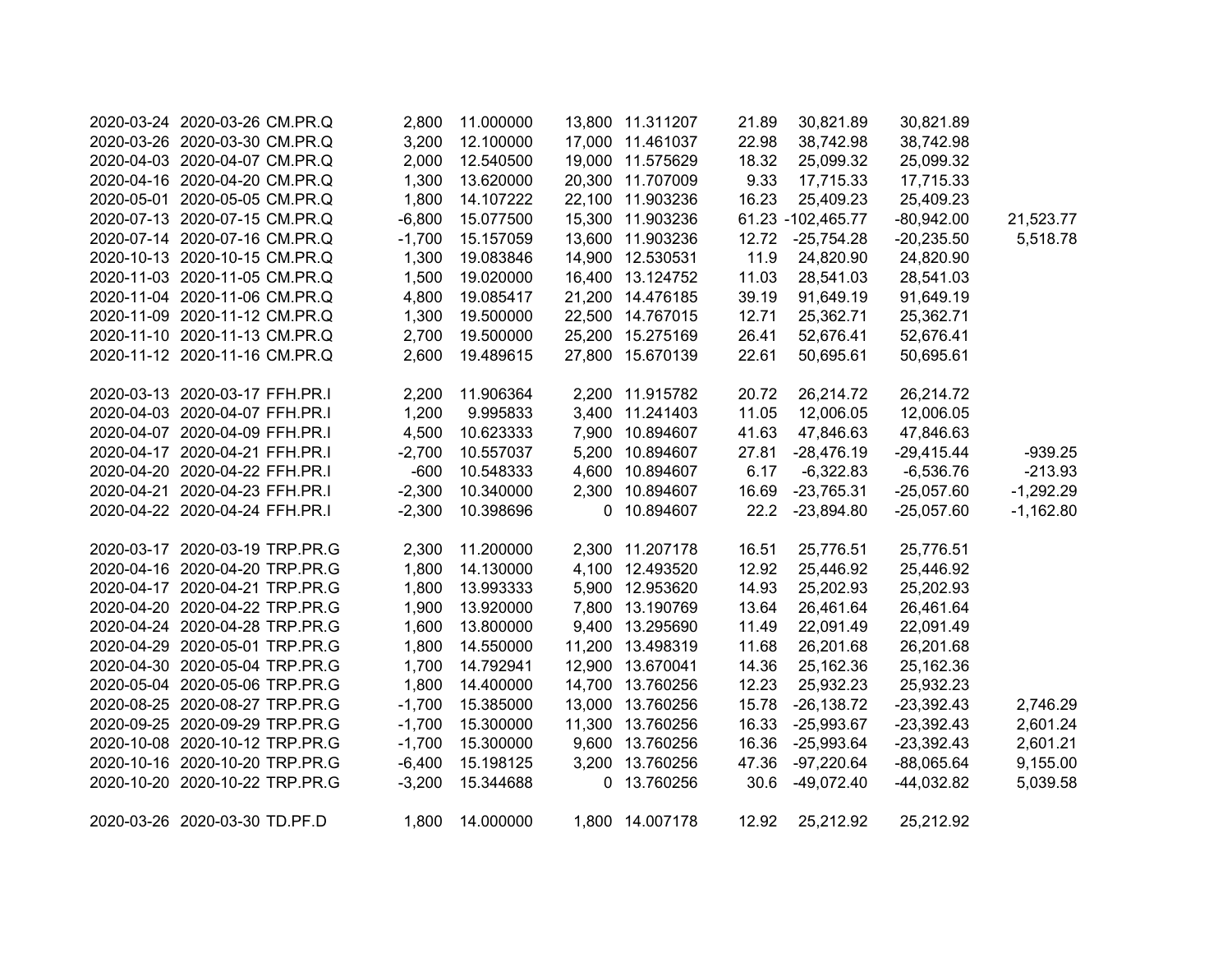| 2020-03-31 2020-04-02 TD.PF.D  | 300      | 14.100000 |             | 2,100 14.021976 | 3.23  | 4,233.23     | 4,233.23     |           |
|--------------------------------|----------|-----------|-------------|-----------------|-------|--------------|--------------|-----------|
| 2020-04-07 2020-04-09 TD.PF.D  | 2,800    | 14.809821 |             | 4,900 14.477457 | 25.89 | 41,493.39    | 41,493.39    |           |
| 2020-04-17 2020-04-21 TD.PF.D  | 500      | 14.746000 |             | 5,400 14.503035 | 3.85  | 7,376.85     | 7,376.85     |           |
| 2020-05-06 2020-05-08 TD.PF.D  | $-1,600$ | 15.776250 |             | 3,800 14.503035 | 13.08 | $-25,228.92$ | $-23,204.86$ | 2,024.06  |
| 2020-05-11 2020-05-13 TD.PF.D  | $-1,900$ | 15.824737 |             | 1,900 14.503035 | 14.46 | $-30,052.54$ | $-27,555.77$ | 2,496.77  |
| 2020-05-26 2020-05-28 TD.PF.D  | 1,700    | 15.160000 |             | 3,600 14.817677 | 15.87 | 25,787.87    | 25,787.87    |           |
| 2020-03-31 2020-04-02 TD.PF.E  | 400      | 14.250000 |             | 400 14.257175   | 2.87  | 5,702.87     | 5,702.87     |           |
| 2020-04-20 2020-04-22 TD.PF.E  | 1,900    | 15.000526 |             | 2,300 14.879169 | 18.22 | 28,519.22    | 28,519.22    |           |
| 2020-05-06 2020-05-08 TD.PF.E  | $-2,300$ | 16.252174 |             | 0 14.879169     | 18.68 | $-37,361.32$ | $-34,222.09$ | 3,139.23  |
| 2020-04-01 2020-04-03 EMA.PR.A | 2,700    | 9.330000  | 2,700       | 9.337181        | 19.39 | 25,210.39    | 25,210.39    |           |
| 2020-04-09 2020-04-13 EMA.PR.A | $-200$   | 10.500000 | 2,500       | 9.337181        | 1.96  | $-2,098.04$  | $-1,867.44$  | 230.60    |
| 2020-04-23 2020-04-27 EMA.PR.A | $-300$   | 10.500000 | 2,200       | 9.337181        | 2.93  | $-3,147.07$  | $-2,801.15$  | 345.92    |
| 2020-04-24 2020-04-28 EMA.PR.A | $-600$   | 10.220000 | 1,600       | 9.337181        | 5.87  | $-6,126.13$  | $-5,602.31$  | 523.82    |
| 2020-05-04 2020-05-06 EMA.PR.A | $-1,600$ | 10.550000 | $\mathbf 0$ | 9.337181        | 15.65 | $-16,864.35$ | $-14,939.49$ | 1,924.86  |
| 2020-04-08 2020-04-10 BAM.PF.E | 1,800    | 12.777222 |             | 1,800 12.785528 | 14.95 | 23,013.95    | 23,013.95    |           |
| 2020-04-17 2020-04-21 BAM.PF.E | 2,000    | 12.802000 |             | 3,800 12.798353 | 15.79 | 25,619.79    | 25,619.79    |           |
| 2020-05-15 2020-05-19 BAM.PF.E | $-1,900$ | 12.718421 |             | 1,900 12.798353 | 16.8  | $-24,148.20$ | $-24,316.87$ | $-168.67$ |
| 2020-05-21 2020-05-25 BAM.PF.E | $-1,900$ | 12.953684 |             | 0 12.798353     | 18.78 | $-24,593.22$ | $-24,316.87$ | 276.35    |
| 2020-04-15 2020-04-17 MFC.PR.R | 1,800    | 17.725556 |             | 1,800 17.733878 | 14.98 | 31,920.98    | 31,920.98    |           |
| 2020-05-25 2020-05-27 MFC.PR.R | 1,000    | 19.473000 |             | 2,800 18.358329 | 9.34  | 19,482.34    | 19,482.34    |           |
| 2020-06-16 2020-06-18 MFC.PR.R | $-2,800$ | 21.442857 |             | 0 18.358329     | 23.51 | $-60,016.49$ | $-51,403.32$ | 8,613.17  |
| 2020-04-17 2020-04-21 FFH.PR.G | 1,400    | 9.193571  | 1,400       | 9.201835        | 11.57 | 12,882.57    | 12,882.57    |           |
| 2020-04-21 2020-04-23 FFH.PR.G | 2,600    | 9.246538  | 4,000       | 9.236525        | 22.53 | 24,063.53    | 24,063.53    |           |
| 2020-04-22 2020-04-24 FFH.PR.G | 2,600    | 9.252308  | 6,600       | 9.246359        | 23.87 | 24,079.87    | 24,079.87    |           |
| 2020-07-22 2020-07-24 FFH.PR.G | $-4,400$ | 11.583636 | 2,200       | 9.246359        | 33.07 | $-50,934.93$ | $-40,683.98$ | 10,250.95 |
| 2020-07-31 2020-08-05 FFH.PR.G | 3,100    | 11.019355 | 5,300       | 10.287889       | 23.82 | 34,183.82    | 34,183.82    |           |
| 2020-04-29 2020-05-01 PWF.PR.T | 1,900    | 13.800000 |             | 1,900 13.807179 | 13.64 | 26,233.64    | 26,233.64    |           |
| 2020-05-21 2020-05-25 PWF.PR.T | 1,600    | 14.100000 |             | 3,500 13.945097 | 14.2  | 22,574.20    | 22,574.20    |           |
| 2020-05-29 2020-06-02 PWF.PR.T | 1,700    | 14.350000 |             | 5,200 14.080612 | 16.34 | 24,411.34    | 24,411.34    |           |
| 2020-06-01 2020-06-03 PWF.PR.T | 1,800    | 14.348889 |             | 7,000 14.152043 | 17.12 | 25,845.12    | 25,845.12    |           |
| 2020-06-03 2020-06-05 PWF.PR.T | 1.700    | 14.630000 |             | 8,700 14.247348 | 16.63 | 24,887.63    | 24,887.63    |           |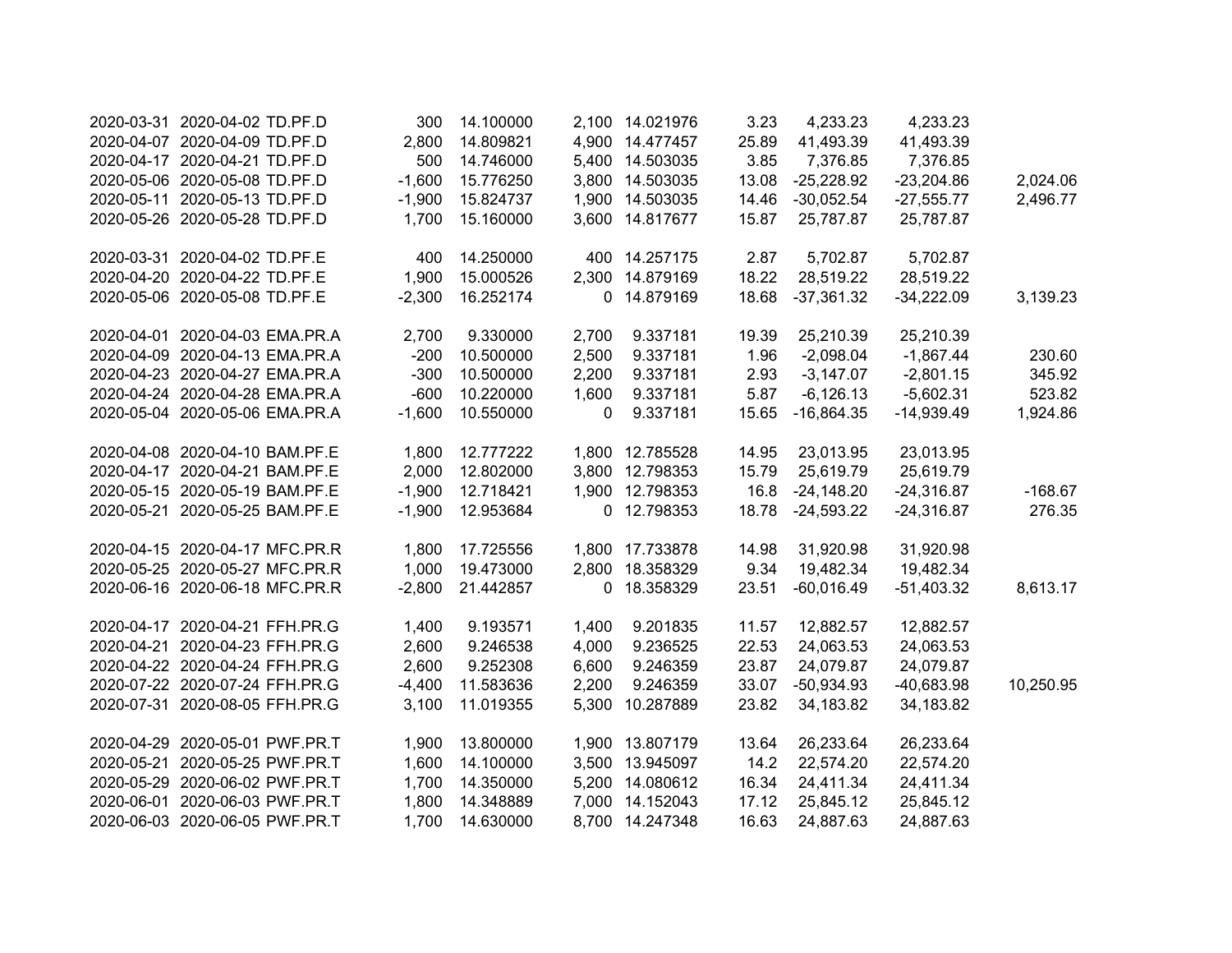|            | 2020-06-16 2020-06-18 PWF.PR.T | $-1,700$ | 15.120588 |       | 7,000 14.247348  | 12.47 | $-25,692.53$ | $-24,220.49$ | 1,472.04  |
|------------|--------------------------------|----------|-----------|-------|------------------|-------|--------------|--------------|-----------|
|            | 2020-07-09 2020-07-13 PWF.PR.T | $-400$   | 14.660000 |       | 6,600 14.247348  | 3.9   | $-5,860.10$  | $-5,698.94$  | 161.16    |
|            | 2020-07-23 2020-07-27 PWF.PR.T | $-3,200$ | 16.250000 |       | 3,400 14.247348  | 27.68 | $-51,972.32$ | $-45,591.51$ | 6,380.81  |
|            | 2020-07-29 2020-07-31 PWF.PR.T | $-1,700$ | 16.250000 |       | 1,700 14.247348  | 16.63 | $-27,608.37$ | $-24,220.49$ | 3,387.88  |
|            | 2020-08-05 2020-08-07 PWF.PR.T | $-1,700$ | 15.900000 |       | 0 14.247348      | 14.81 | $-27,015.19$ | $-24,220.49$ | 2,794.70  |
|            | 2020-04-29 2020-05-01 TRP.PR.A | 100      | 11.750000 |       | 100 11.761800    | 1.18  | 1,176.18     | 1,176.18     |           |
|            | 2020-10-05 2020-10-07 TRP.PR.A | 2,000    | 11.880000 |       | 2,100 11.881210  | 14.36 | 23,774.36    | 23,774.36    |           |
|            | 2020-10-08 2020-10-12 TRP.PR.A | 2,200    | 11.800000 |       | 4,300 11.844502  | 20.82 | 25,980.82    | 25,980.82    |           |
|            | 2020-10-09 2020-10-13 TRP.PR.A | 2,300    | 11.880000 |       | 6,600 11.859200  | 15.36 | 27,339.36    | 27,339.36    |           |
|            | 2020-10-14 2020-10-16 TRP.PR.A | 4,000    | 11.786000 |       | 10,600 11.835025 | 36.55 | 47,180.55    | 47,180.55    |           |
|            | 2020-10-15 2020-10-19 TRP.PR.A | 2,400    | 11.749167 |       | 13,000 11.820544 | 17.8  | 28,215.80    | 28,215.80    |           |
|            | 2020-10-16 2020-10-20 TRP.PR.A | 7,400    | 11.802703 |       | 20,400 11.817236 | 64.54 | 87,404.54    | 87,404.54    |           |
|            | 2020-10-20 2020-10-22 TRP.PR.A | 5,400    | 11.937778 |       | 25,800 11.844295 | 47.2  | 64,511.20    | 64,511.20    |           |
|            | 2020-11-10 2020-11-13 TRP.PR.A | $-2,100$ | 12.126667 |       | 23,700 11.844295 | 17.59 | $-25,448.41$ | $-24,873.02$ | 575.39    |
|            | 2020-05-06 2020-05-08 MFC.PR.M | 600      | 14.270000 |       | 600 14.277617    | 4.57  | 8,566.57     | 8,566.57     |           |
|            | 2020-05-13 2020-05-15 MFC.PR.M | $-600$   | 14.550000 |       | 0 14.277617      | 5.87  | $-8,724.13$  | $-8,566.57$  | 157.56    |
|            | 2020-05-07 2020-05-11 MFC.PR.J | 1,600    | 15.908125 |       | 1,600 15.917194  | 14.51 | 25,467.51    | 25,467.51    |           |
|            | 2020-05-12 2020-05-14 MFC.PR.J | $-1,600$ | 15.760000 |       | 0 15.917194      | 14.85 | $-25,201.15$ | $-25,467.51$ | $-266.36$ |
| 2020-05-11 | 2020-05-13 BIP.PR.D            | 1,400    | 20.249286 |       | 1,400 20.259029  | 13.64 | 28,362.64    | 28,362.64    |           |
| 2020-05-21 | 2020-05-25 BIP.PR.D            | 1,300    | 19.699231 |       | 2,700 19.993619  | 11.13 | 25,620.13    | 25,620.13    |           |
|            | 2020-08-14 2020-08-18 BIP.PR.D | $-500$   | 22.070000 |       | 2,200 19.993619  | 4.63  | $-11,030.37$ | $-9,996.81$  | 1,033.56  |
|            | 2020-12-17 2020-12-21 BIP.PR.D | $-1,100$ | 24.410909 | 1,100 | 19.993619        | 9.49  | $-26,842.51$ | $-21,992.98$ | 4,849.53  |
|            | 2020-05-11 2020-05-13 PWF.PR.K | 1,400    | 20.510000 |       | 1,400 20.518921  | 12.49 | 28,726.49    | 28,726.49    |           |
|            | 2020-05-12 2020-05-14 PWF.PR.K | 2,400    | 20.697500 |       | 3,800 20.637624  | 22.48 | 49,696.48    | 49,696.48    |           |
|            | 2020-05-22 2020-05-26 PWF.PR.K | 2,200    | 21.045000 |       | 6,000 20.790245  | 19.5  | 46,318.50    | 46,318.50    |           |
|            | 2020-05-27 2020-05-29 PWF.PR.K | 1,200    | 21.099167 |       | 7,200 20.843258  | 10.99 | 25,329.99    | 25,329.99    |           |
|            | 2020-07-08 2020-07-10 PWF.PR.K | $-1,200$ | 21.690000 |       | 6,000 20.843258  | 8.99  | $-26,019.01$ | $-25,011.91$ | 1,007.10  |
|            | 2020-07-23 2020-07-27 PWF.PR.K | 2,600    | 21.498077 |       | 8,600 21.043994  | 23.8  | 55,918.80    | 55,918.80    |           |
|            | 2020-07-29 2020-07-31 PWF.PR.K | 1,300    | 21.500000 |       | 9,900 21.105023  | 11.38 | 27,961.38    | 27,961.38    |           |
|            | 2020-08-05 2020-08-07 PWF.PR.K | 1,400    | 21.592857 |       | 11,300 21.166530 | 12.06 | 30,242.06    | 30,242.06    |           |
|            | 2020-08-21 2020-08-25 PWF.PR.K | $-1,200$ | 21.950000 |       | 10,100 21.166530 | 11.74 | $-26,328.26$ | $-25,399.84$ | 928.42    |
|            | 2020-08-27 2020-08-31 PWF.PR.K | $-1,200$ | 22.611667 |       | 8,900 21.166530  | 11.05 | $-27,122.95$ | $-25,399.84$ | 1,723.11  |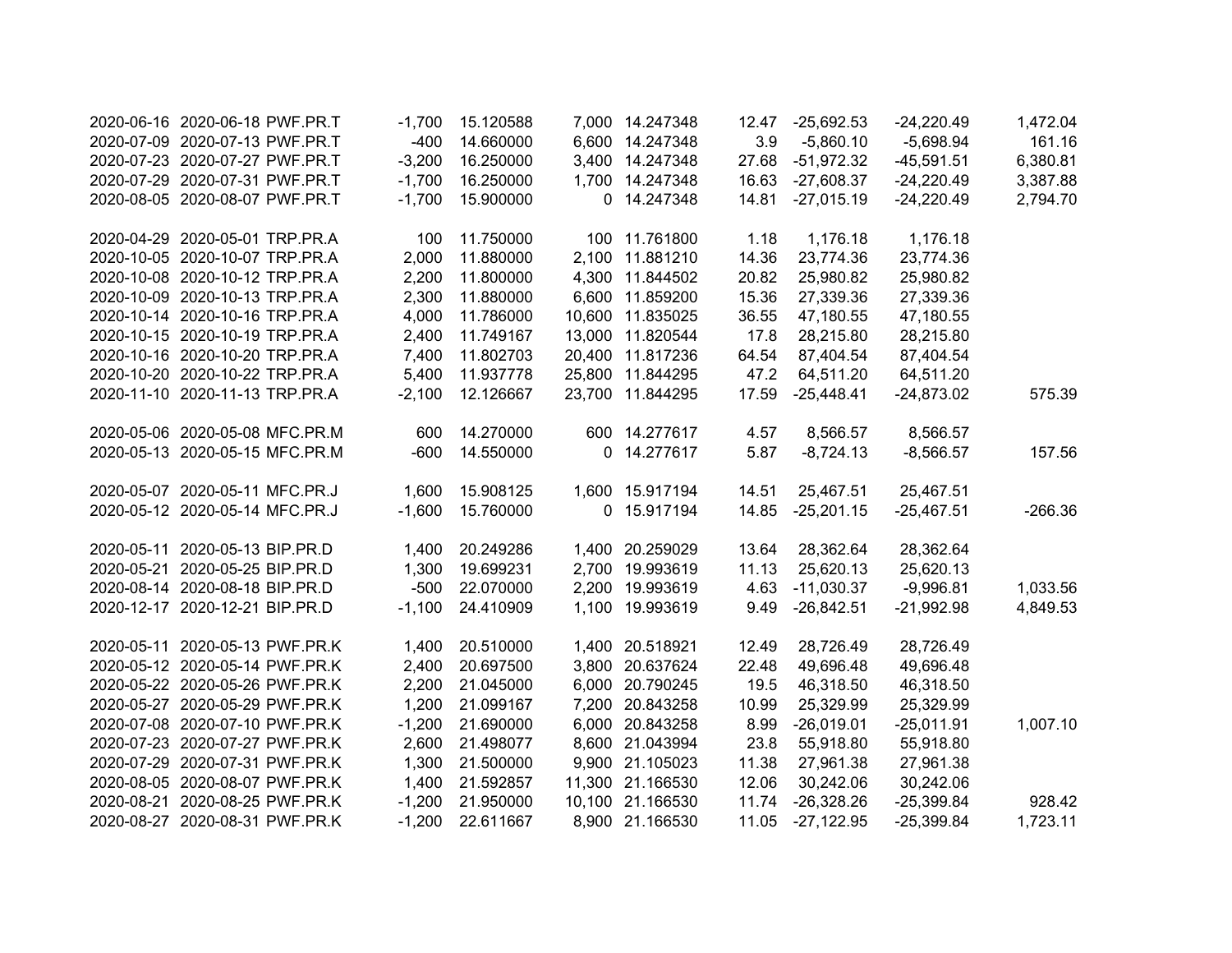| 2020-10-08 2020-10-12 PWF.PR.K | $-1,000$ | 24.510000 |       | 7,900 21.166530 | 8.68  | $-24,501.32$       | $-21,166.53$  | 3,334.79  |
|--------------------------------|----------|-----------|-------|-----------------|-------|--------------------|---------------|-----------|
| 2020-10-27 2020-10-29 PWF.PR.K | $-1,300$ | 24.300000 |       | 6,600 21.166530 | 12.91 | $-31,577.09$       | $-27,516.49$  | 4,060.60  |
| 2020-11-04 2020-11-06 PWF.PR.K | $-5,300$ | 24.315094 |       | 1,300 21.166530 |       | 46.94 - 128,823.06 | $-112,182.61$ | 16,640.45 |
| 2020-11-09 2020-11-12 PWF.PR.K | $-1,300$ | 24.153077 |       | 0 21.166530     | 9.98  | $-31,389.02$       | $-27,516.49$  | 3,872.53  |
| 2020-05-12 2020-05-14 GWO.PR.H | 1,800    | 20.622778 |       | 1,800 20.630950 | 14.71 | 37,135.71          | 37, 135. 71   |           |
| 2020-05-13 2020-05-15 GWO.PR.H | 1,200    | 20.585000 |       | 3,000 20.616220 | 10.95 | 24,712.95          | 24,712.95     |           |
| 2020-05-27 2020-05-29 GWO.PR.H | 1,200    | 21.050000 |       | 4,200 20.742612 | 10.31 | 25,270.31          | 25,270.31     |           |
| 2020-06-30 2020-07-03 GWO.PR.H | $-1,400$ | 21.345714 |       | 2,800 20.742612 | 11.22 | $-29,872.78$       | $-29,039.66$  | 833.12    |
| 2020-07-02 2020-07-06 GWO.PR.H | $-1,400$ | 21.527857 | 1,400 | 20.742612       | 13.68 | $-30,125.32$       | $-29,039.66$  | 1,085.66  |
| 2020-07-07 2020-07-09 GWO.PR.H | $-1,400$ | 21.690000 |       | 0 20.742612     | 12.9  | $-30,353.10$       | $-29,039.66$  | 1,313.44  |
| 2020-05-12 2020-05-14 LBS.PR.A | 2,700    | 9.280741  | 2,700 | 9.289689        | 24.16 | 25,082.16          | 25,082.16     |           |
| 2020-06-25 2020-06-29 LBS.PR.A | $-2,700$ | 9.800000  | 0     | 9.289689        | 25.22 | $-26,434.78$       | $-25,082.16$  | 1,352.62  |
| 2020-05-15 2020-05-19 PWF.PR.L | 200      | 21.230000 |       | 200 21.237200   | 1.44  | 4,247.44           | 4,247.44      |           |
| 2020-05-28 2020-06-01 PWF.PR.L | $-200$   | 21.550000 |       | 0 21.237200     | 1.27  | $-4,308.73$        | $-4,247.44$   | 61.29     |
| 2020-05-21 2020-05-25 SLF.PR.H | 2,000    | 12.499500 |       | 2,000 12.508200 | 17.40 | 25,016.40          | 25,016.40     |           |
| 2020-06-04 2020-06-08 SLF.PR.H | 100      | 12.400000 |       | 2,100 12.503610 | 1.18  | 1,241.18           | 1,241.18      |           |
| 2020-07-06 2020-07-08 SLF.PR.H | 3,400    | 12.131765 |       | 5,500 12.279004 | 28.94 | 41,276.94          | 41,276.94     |           |
| 2020-08-12 2020-08-14 SLF.PR.H | $-1,100$ | 14.170000 |       | 4,400 12.279004 | 8.39  | $-15,578.61$       | $-13,506.90$  | 2,071.71  |
| 2020-08-17 2020-08-19 SLF.PR.H | $-2,200$ | 14.110455 |       | 2,200 12.279004 | 18.66 | $-31,024.34$       | $-27,013.81$  | 4,010.53  |
| 2020-08-18 2020-08-20 SLF.PR.H | $-600$   | 14.050000 |       | 1,600 12.279004 | 5.58  | $-8,424.42$        | $-7,367.40$   | 1,057.02  |
| 2020-08-20 2020-08-24 SLF.PR.H | $-1,600$ | 13.910000 |       | 0 12.279004     | 15.65 | $-22,240.35$       | $-19,646.41$  | 2,593.94  |
| 2020-05-25 2020-05-27 GWO.PR.I | 2,100    | 19.481905 |       | 2,100 19.491300 | 19.73 | 40,931.73          | 40,931.73     |           |
| 2020-07-02 2020-07-06 GWO.PR.I | 1,400    | 20.065714 |       | 3,500 19.724314 | 11.37 | 28,103.37          | 28,103.37     |           |
| 2020-08-04 2020-08-06 GWO.PR.I | 1,200    | 20.583333 |       | 4,700 19.945757 | 9.96  | 24,709.96          | 24,709.96     |           |
| 2020-08-18 2020-08-20 GWO.PR.I | $-2,400$ | 20.800000 |       | 2,300 19.945757 | 19.19 | $-49,900.81$       | -47,869.82    | 2,030.99  |
| 2020-09-30 2020-10-02 GWO.PR.I | $-1,200$ | 22.419083 |       | 1,100 19.945757 | 10.46 | $-26,892.44$       | $-23,934.91$  | 2,957.53  |
| 2020-10-05 2020-10-07 GWO.PR.I | $-1,100$ | 22.780000 |       | 0 19.945757     | 10.76 | $-25,047.24$       | $-21,940.33$  | 3,106.91  |
| 2020-05-25 2020-05-27 TA.PR.D  | 1,400    | 8.089286  | 1,400 | 8.097043        | 10.86 | 11,335.86          | 11,335.86     |           |
| 2020-05-25 2020-05-27 TA.PR.F  | 1,200    | 10.690000 |       | 1,200 10.697150 | 8.58  | 12,836.58          | 12,836.58     |           |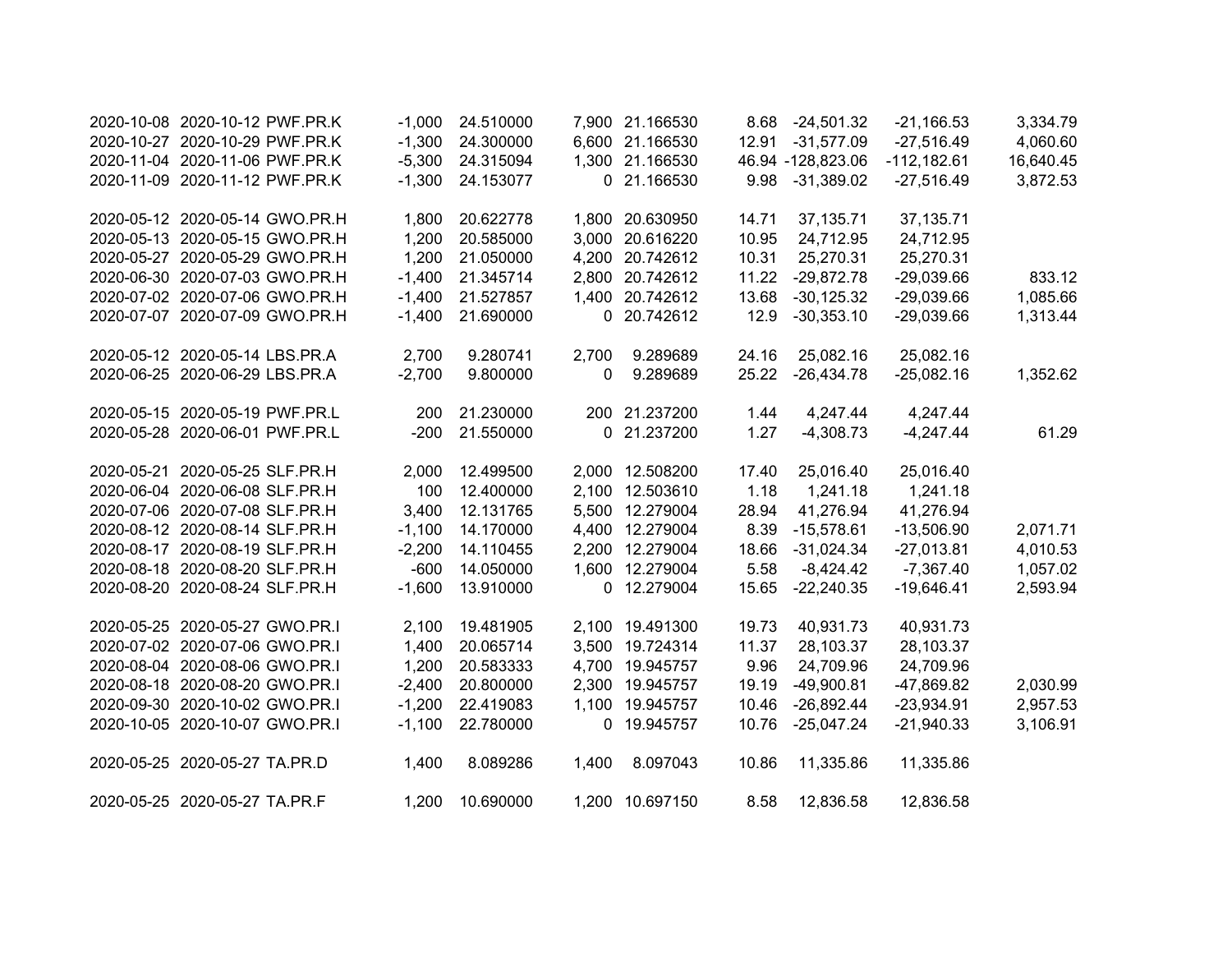| 2020-05-25 2020-05-27 TA.PR.H  | 1,400    | 13.000000 | 1,400 13.009300  | 13.02 | 18,213.02         | 18,213.02    |           |
|--------------------------------|----------|-----------|------------------|-------|-------------------|--------------|-----------|
| 2020-05-26 2020-05-28 PPL.PR.O | 700      | 10.871429 | 700 10.880258    | 6.18  | 7,616.18          | 7,616.18     |           |
| 2020-10-13 2020-10-15 PPL.PR.O | $-400$   | 13.250000 | 300 10.880258    | 3.85  | $-5,296.15$       | $-4,352.10$  | 944.05    |
| 2020-05-26 2020-05-28 PPL.PR.S | 2,000    | 14.690000 | 2,000 14.697440  | 14.88 | 29,394.88         | 29,394.88    |           |
| 2020-09-30 2020-10-02 PPL.PR.S | $-2,000$ | 18.870000 | 0 14.697440      | 19.34 | $-37,720.66$      | $-29,394.88$ | 8,325.78  |
| 2020-05-26 2020-05-28 PWF.PR.S | 1,400    | 20.424286 | 1,400 20.432300  | 11.22 | 28,605.22         | 28,605.22    |           |
| 2020-05-29 2020-06-02 PWF.PR.S | 1,300    | 20.677692 | 2,700 20.554681  | 11.42 | 26,892.42         | 26,892.42    |           |
| 2020-06-23 2020-06-25 PWF.PR.S | 1,300    | 21.320000 | 4,000 20.806588  | 12.71 | 27,728.71         | 27,728.71    |           |
| 2020-06-26 2020-06-30 PWF.PR.S | 1,100    | 21.100000 | 5,100 20.871569  | 8.65  | 23,218.65         | 23,218.65    |           |
| 2020-06-30 2020-07-03 PWF.PR.S | 1,500    | 21.130000 | 6,600 20.932211  | 12.59 | 31,707.59         | 31,707.59    |           |
| 2020-07-03 2020-07-07 PWF.PR.S | 100      | 21.100000 | 6,700 20.934891  | 1.18  | 2,111.18          | 2,111.18     |           |
| 2020-07-07 2020-07-09 PWF.PR.S | 1,400    | 21.278571 | 8,100 20.995699  | 11.39 | 29,801.39         | 29,801.39    |           |
| 2020-07-08 2020-07-10 PWF.PR.S | 1,200    | 21.299167 | 9,300 21.036103  | 11.6  | 25,570.60         | 25,570.60    |           |
| 2020-08-18 2020-08-20 PWF.PR.S | 2,400    | 21.319583 | 11,700 21.095796 | 18.06 | 51,185.06         | 51,185.06    |           |
| 2020-08-21 2020-08-25 PWF.PR.S | 1,200    | 21.398333 | 12,900 21.124778 | 10.82 | 25,688.82         | 25,688.82    |           |
| 2020-08-27 2020-08-31 PWF.PR.S | 700      | 22.100000 | 13,600 21.175477 | 6.85  | 15,476.85         | 15,476.85    |           |
| 2020-10-23 2020-10-27 PWF.PR.S | $-2,000$ | 24.014000 | 11,600 21.175477 | 15.32 | $-48,012.68$      | $-42,350.95$ | 5,661.73  |
| 2020-11-03 2020-11-05 PWF.PR.S | $-1,100$ | 23.670909 | 10,500 21.175477 | 9.81  | $-26,028.19$      | $-23,293.02$ | 2,735.17  |
| 2020-11-20 2020-11-24 PWF.PR.S | $-2,600$ | 23.745385 | 7,900 21.175477  | 20.48 | $-61,717.52$      | $-55,056.24$ | 6,661.28  |
| 2020-11-23 2020-11-25 PWF.PR.S | $-1,200$ | 23.998333 | 6,700 21.175477  | 11.16 | $-28,786.84$      | $-25,410.57$ | 3,376.27  |
| 2020-11-24 2020-11-26 PWF.PR.S | $-2,300$ | 24.054783 | 4,400 21.175477  | 20.7  | $-55,305.30$      | -48,703.60   | 6,601.70  |
| 2020-11-25 2020-11-27 PWF.PR.S | $-4,400$ | 24.009773 | 0 21.175477      |       | 34.26 -105,608.74 | $-93,172.10$ | 12,436.64 |
| 2020-05-27 2020-05-29 POW.PR.D | 500      | 21.300000 | 500 21.309780    | 4.89  | 10,654.89         | 10,654.89    |           |
| 2020-06-22 2020-06-24 POW.PR.D | $-500$   | 22.300000 | 0 21.309780      | 4.89  | $-11,145.11$      | $-10,654.89$ | 490.22    |
| 2020-06-09 2020-06-11 ENB.PR.D | 2,000    | 12.769500 | 2,000 12.779095  | 19.19 | 25,558.19         | 25,558.19    |           |
| 2020-06-19 2020-06-23 ENB.PR.D | 2,300    | 12.488261 | 4,300 12.628351  | 20.72 | 28,743.72         | 28,743.72    |           |
| 2020-06-22 2020-06-24 ENB.PR.D | $-1,500$ | 12.620000 | 2,800 12.628351  | 13.79 | $-18,916.21$      | $-18,942.53$ | $-26.32$  |
| 2020-06-23 2020-06-25 ENB.PR.D | $-2,800$ | 12.501071 | 0 12.628351      | 24.85 | $-34,978.15$      | $-35,359.38$ | $-381.23$ |
| 2020-06-16 2020-06-18 BMO.PR.C | 4,700    | 18.330000 | 4,700 18.338309  | 39.05 | 86,190.05         | 86,190.05    |           |
| 2020-07-14 2020-07-16 BMO.PR.C | $-1,300$ | 19.350000 | 3,400 18.338309  | 12.58 | $-25,142.42$      | $-23,839.80$ | 1,302.62  |
| 2020-07-17 2020-07-21 BMO.PR.C | $-3,400$ | 22.503529 | 0 18.338309      | 32.65 | -76,479.35        | $-62,350.25$ | 14,129.10 |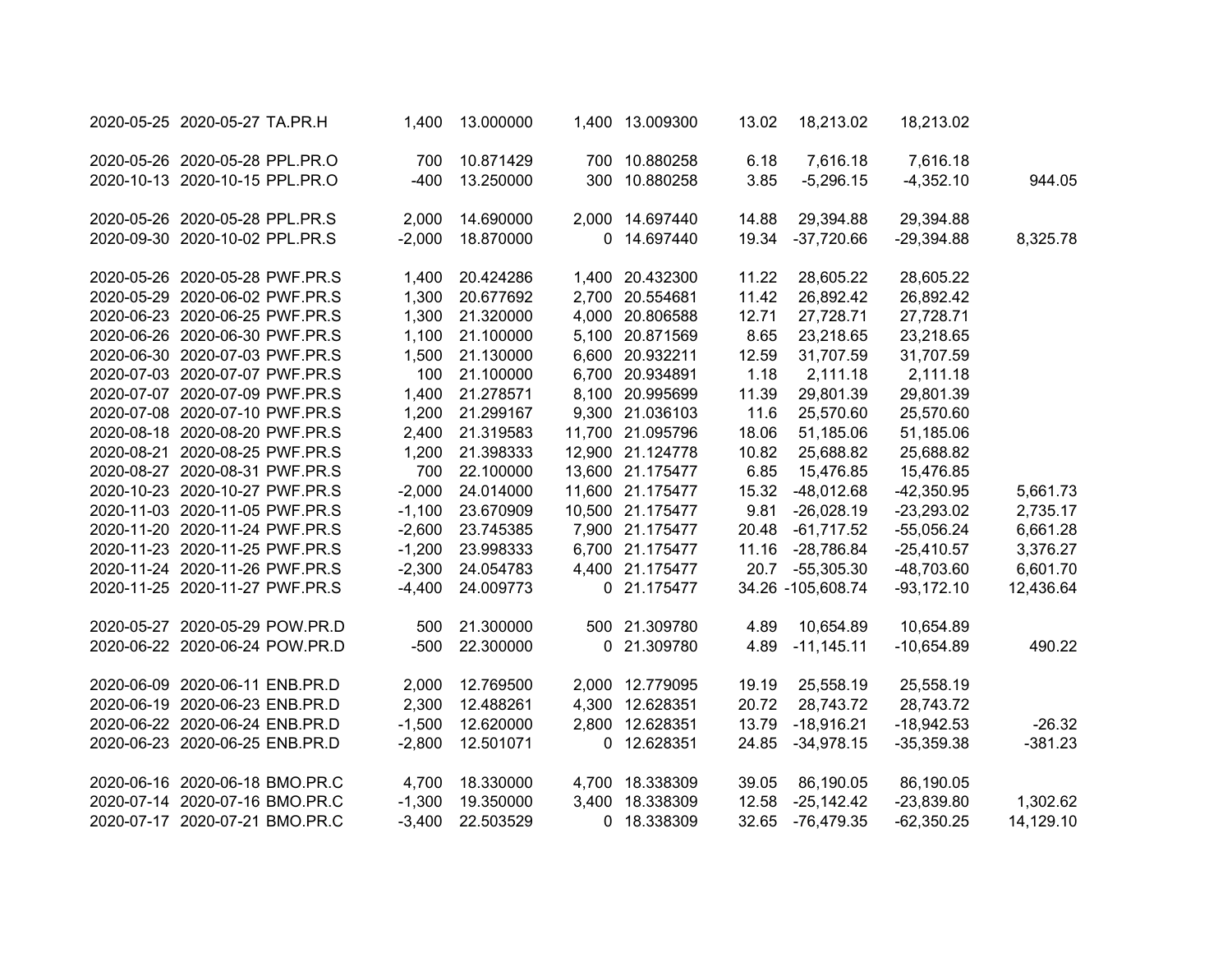| 2020-07-08 2020-07-08 SLF.PR.G | 35,000   | 13.379517 | 35,000 13.379517 |       | 0.00 468,283.10 | 468,283.10    |              |
|--------------------------------|----------|-----------|------------------|-------|-----------------|---------------|--------------|
| 2020-10-15 2020-10-19 SLF.PR.G | $-8,100$ | 10.800000 | 26,900 13.379517 | 78.53 | $-87,401.47$    | $-108,374.09$ | $-20,972.62$ |
| 2020-07-14 2020-07-16 BMO.PR.F | 1,200    | 21.098333 | 1,200 21.106758  | 10.11 | 25,328.11       | 25,328.11     |              |
| 2020-07-20 2020-07-22 BMO.PR.F | $-1,200$ | 24.129167 | 0 21.106758      | 11.18 | $-28,943.82$    | $-25,328.11$  | 3,615.71     |
| 2020-07-14 2020-07-16 CM.PR.Y  | 1,200    | 20.900000 | 1,200 20.906867  | 8.24  | 25,088.24       | 25,088.24     |              |
| 2020-07-20 2020-07-22 CM.PR.Y  | $-1,200$ | 23.839167 | 0 20.906867      | 10.67 | $-28,596.33$    | $-25,088.24$  | 3,508.09     |
| 2020-07-17 2020-07-21 SLF.PR.D | 3,700    | 21.450000 | 3,700 21.459781  | 36.19 | 79,401.19       | 79,401.19     |              |
| 2020-07-20 2020-07-22 SLF.PR.D | 2,700    | 21.419074 | 6,400 21.446297  | 23.61 | 57,855.11       | 57,855.11     |              |
| 2020-07-21 2020-07-23 SLF.PR.D | $-2,600$ | 21.303077 | 3,800 21.446297  | 20.2  | $-55,367.80$    | $-55,760.37$  | $-392.57$    |
| 2020-08-17 2020-08-19 SLF.PR.D | 1,400    | 21.400000 | 5,200 21.436465  | 13.69 | 29,973.69       | 29,973.69     |              |
| 2020-09-11 2020-09-15 SLF.PR.D | $-1,300$ | 22.920000 | 3,900 21.436465  | 11.15 | $-29,784.85$    | $-27,867.40$  | 1,917.45     |
| 2020-09-24 2020-09-28 SLF.PR.D | $-1,300$ | 23.000000 | 2,600 21.436465  | 9.3   | $-29,890.70$    | $-27,867.40$  | 2,023.30     |
| 2020-09-25 2020-09-29 SLF.PR.D | $-200$   | 22.970000 | 2,400 21.436465  | 1.7   | $-4,592.30$     | $-4,287.29$   | 305.01       |
| 2020-09-30 2020-10-02 SLF.PR.D | $-1,200$ | 22.958333 | 1,200 21.436465  | 10.66 | $-27,539.34$    | $-25,723.76$  | 1,815.58     |
| 2020-10-02 2020-10-06 SLF.PR.D | $-1,200$ | 23.050000 | 0 21.436465      | 10.7  | $-27,649.30$    | $-25,723.76$  | 1,925.54     |
| 2020-07-22 2020-07-24 LB.PR.J  | 3,000    | 19.091667 | 3,000 19.100414  | 26.24 | 57,301.24       | 57,301.24     |              |
| 2020-09-16 2020-09-18 LB.PR.J  | $-3,000$ | 23.900333 | 0 19.100414      | 26.63 | $-71,674.37$    | $-57,301.24$  | 14,373.13    |
| 2020-08-10 2020-08-12 MFC.PR.B | 1,400    | 22.396429 | 1,400 22.406000  | 13.40 | 31,368.40       | 31,368.40     |              |
| 2020-08-14 2020-08-18 MFC.PR.B | $-1,400$ | 21.790000 | 0 22.406000      | 11.61 | $-30,494.39$    | $-31,368.40$  | $-874.01$    |
| 2020-08-19 2020-08-21 ENB.PF.G | 2,500    | 12.100000 | 2,500 12.109664  | 24.16 | 30,274.16       | 30,274.16     |              |
| 2020-11-11 2020-11-13 ENB.PF.G | 2,500    | 12.799600 | 5,000 12.459284  | 23.26 | 32,022.26       | 32,022.26     |              |
| 2020-08-19 2020-08-21 ENB.PR.B | 2,700    | 11.181481 | 2,700 11.190325  | 23.88 | 30,213.88       | 30,213.88     |              |
| 2020-11-11 2020-11-13 ENB.PR.B | $-2,700$ | 12.000000 | 0 11.190325      | 17.18 | $-32,382.82$    | $-30,213.88$  | 2,168.94     |
| 2020-09-08 2020-09-10 BMO.PR.Y | 1,300    | 19.057692 | 1,300 19.066154  | 11.00 | 24,786.00       | 24,786.00     |              |
| 2020-09-17 2020-09-21 BMO.PR.Y | 1,500    | 18.992667 | 2,800 19.031571  | 13.4  | 28,502.40       | 28,502.40     |              |
| 2020-09-30 2020-10-02 BMO.PR.Y | 4,100    | 18.766098 | 6,900 18.879305  | 37.8  | 76,978.80       | 76,978.80     |              |
| 2020-10-02 2020-10-06 BMO.PR.Y | 1,500    | 18.750000 | 8,400 18.857722  | 12.66 | 28,137.66       | 28,137.66     |              |
| 2020-10-05 2020-10-07 BMO.PR.Y | 1,300    | 18.783846 | 9,700 18.848948  | 10.93 | 24,429.93       | 24,429.93     |              |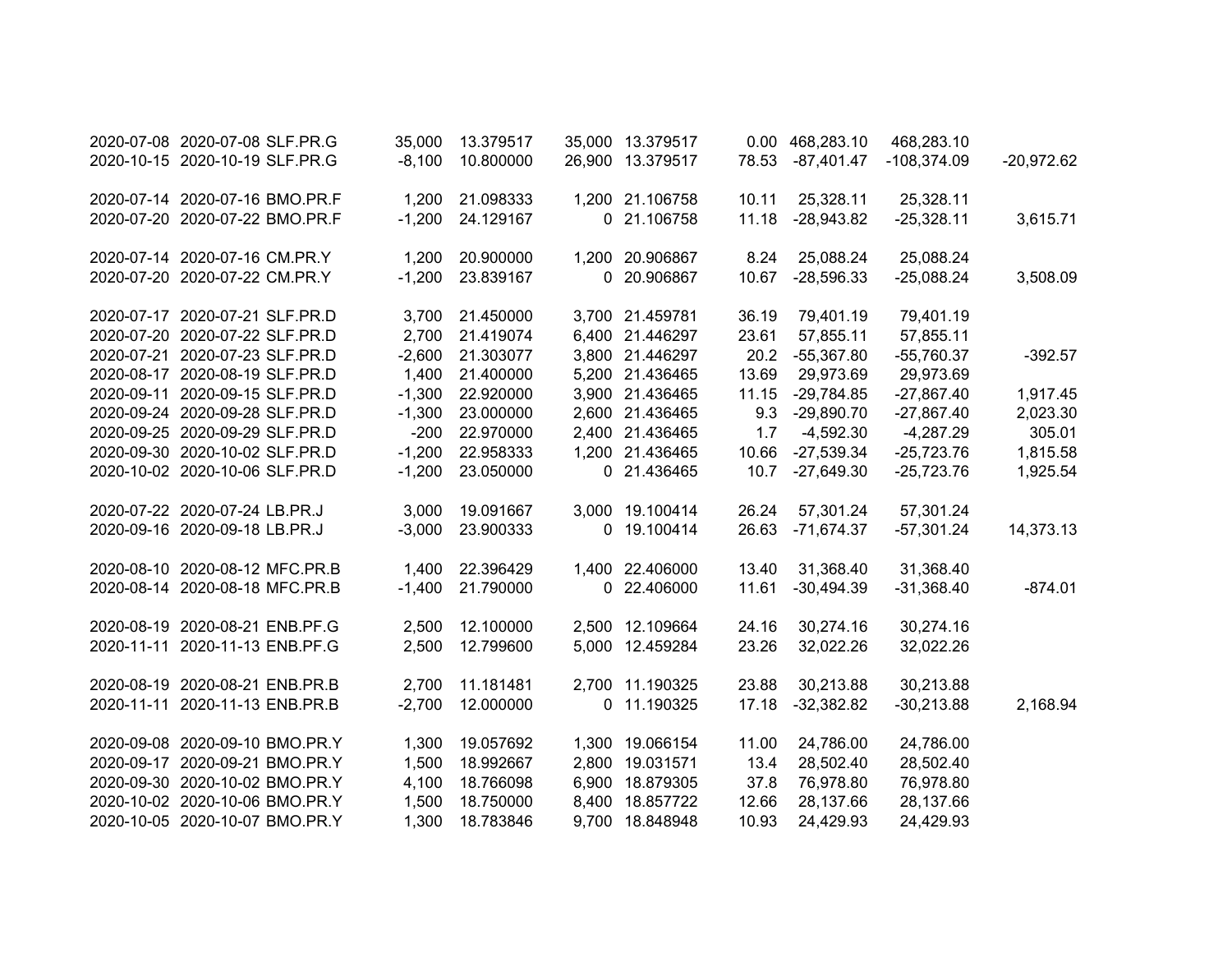| 2020-10-14 2020-10-16 BMO.PR.Y | 2,600    | 19.207308 |              | 12.300 18.926482 | 21.93     | 49,960.93    | 49,960.93    |               |
|--------------------------------|----------|-----------|--------------|------------------|-----------|--------------|--------------|---------------|
| 2020-10-15 2020-10-19 BMO.PR.Y | 3,300    | 19.233939 | 15,600       | 18.993524        | 31.26     | 63,503.26    | 63,503.26    |               |
| 2020-09-10 2020-09-14 BMO.PR.Q | 1,000    | 24.719000 |              | 1,000 24.726440  | 7.44      | 24,726.44    | 24,726.44    |               |
| 2020-09-11 2020-09-15 BMO.PR.Q | 800      | 24.631250 |              | 1,800 24.688283  | 7.47      | 19,712.47    | 19,712.47    |               |
| 2020-09-17 2020-09-21 BMO.PR.Q | 5,100    | 24.750196 |              | 6,900 24.740977  | 47.83     | 126,273.83   | 126,273.83   |               |
| 2020-09-24 2020-09-28 BMO.PR.Q | 1,200    | 24.700000 |              | 8,100 24.735970  | 8.62      | 29,648.62    | 29,648.62    |               |
| 2020-10-08 2020-10-12 BMO.PR.Q | 1,000    | 24.900000 |              | 9,100 24.754703  | 6.44      | 24,906.44    | 24,906.44    |               |
| 2020-12-07 2020-12-09 BMO.PR.Q | 2,000    | 24.996000 |              | 11,100 24.799737 | 17.28     | 50,009.28    | 50,009.28    |               |
| 2020-09-30 2020-10-02 CPX.PR.C | 3,400    | 15.670882 |              | 3,400 15.679920  | 30.73     | 53,311.73    | 53,311.73    |               |
| 2020-10-01 2020-10-05 CPX.PR.C | $-1,700$ | 15.771765 | 1,700        | 15.679920        | 12.96     | $-26,799.04$ | -26,655.86   | 143.18        |
| 2020-10-02 2020-10-06 CPX.PR.C | $-1,700$ | 15.850588 |              | 0 15.679920      | 16.63     | $-26,929.37$ | $-26,655.86$ | 273.51        |
| 2020-10-02 2020-10-06 PPL.PR.E | 3,600    | 14.193333 |              | 3,600 14.202352  | 32.47     | 51,128.47    | 51,128.47    |               |
| 2020-10-02 2020-10-06 PPL.PR.G | 200      | 13.820000 |              | 200 13.827200    | 1.44      | 2,765.44     | 2,765.44     |               |
| 2020-10-02 2020-10-06 PPL.PR.G | $-200$   | 13.890000 | $\mathbf{0}$ | 13.827200        | 1.46      | $-2,776.54$  | -2,765.44    | 11.10         |
| 2020-11-19 2020-11-23 FTN.PR.A | 6,800    | 10.146324 |              | 6,800 10.154681  | 56.83     | 69,051.83    | 69,051.83    |               |
| 2020-12-17 2020-12-21 PVS.PR.I | 900      | 25.440000 |              | 900 25.447178    | 6.46      | 22,902.46    | 22,902.46    |               |
|                                |          |           |              |                  | 13,828.96 |              | 6,255,995.31 | -1,295,702.23 |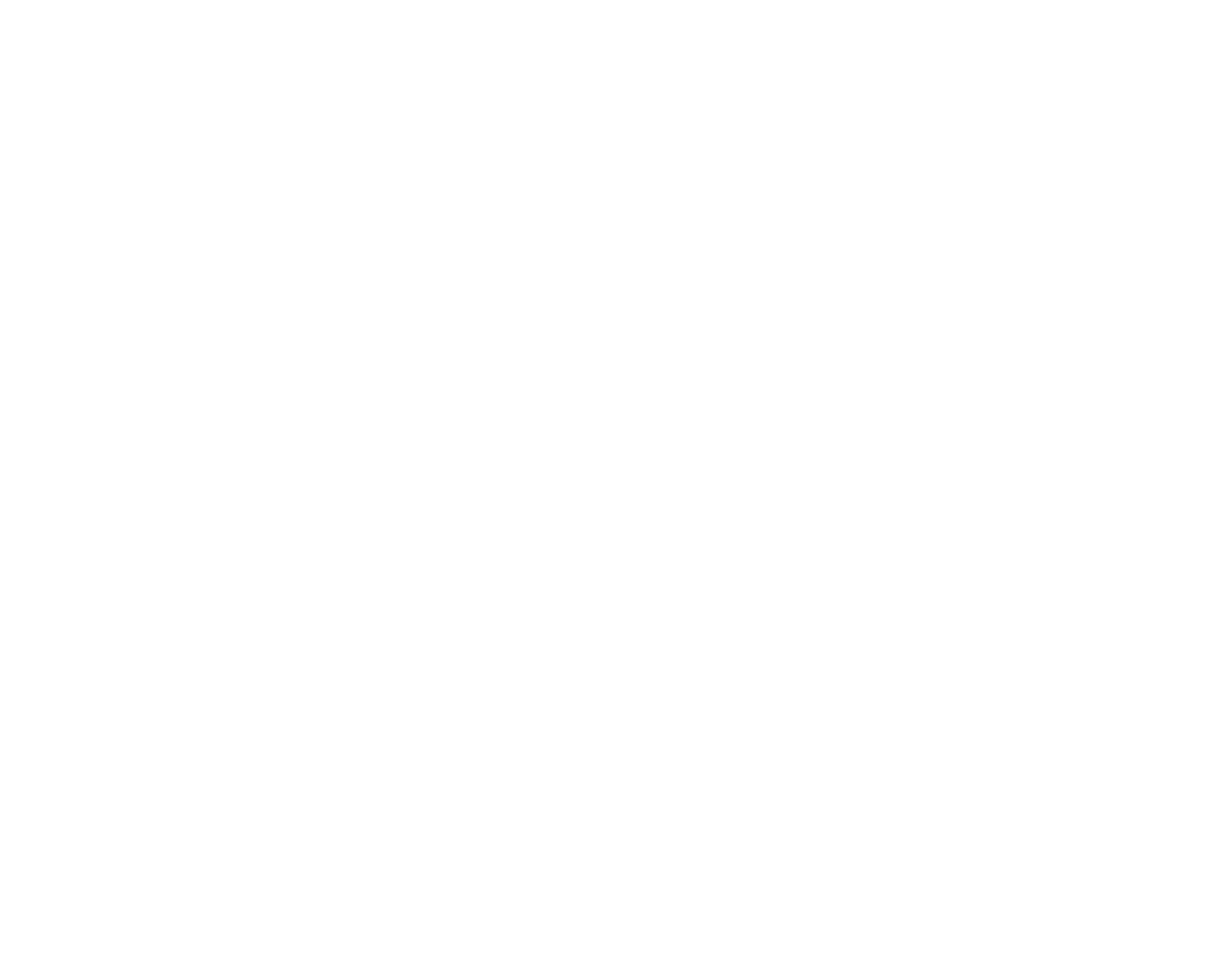Reverse Short Sale